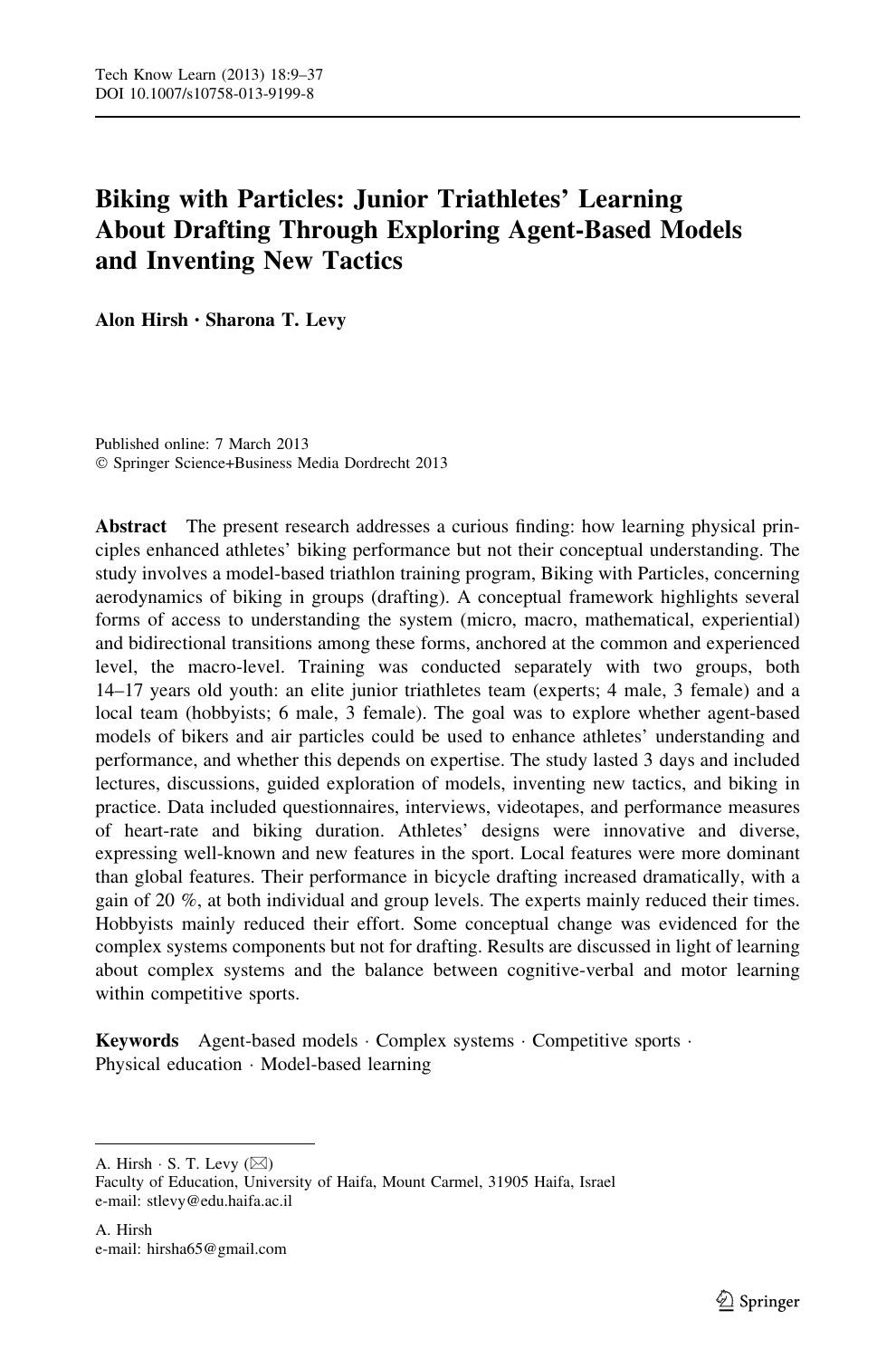## <span id="page-1-0"></span>1 Introduction

Can a constructionist complex systems approach support better understanding and performance in sports? In this paper, we describe research into young triathletes' invention and execution of new drafting tactics using computer models based on a complex systems approach. To support this study, we created a training program named Biking with Particles.

The study focuses upon the phenomenon of drafting in road bicycle triathlon competitions. As such, it touches on the domain of competitive sports training and physical education. ''Drafting'' involves a group of cyclists moving together (Fig. 1). In the fields of physiology and biomechanics the term is used to describe interactive tactical activity among individuals. Following a raging debate, in 1995 drafting was legalized for elite athletes and junior athletes by the ITU (International Triathlon Union). Opponents to this decision highlight the hazards of drafting and the unfairness that it produces as the leaders in drafting expend more energy than their followers. According to this view, inequality in contributions leads to an isolationist approach to cycling: using the advantages without contributing to the group. As we will show, athletes can invent interesting alternatives to an isolationist approach and even an ''equal share'' approach that adapts to the constraints of varying abilities.

Drafting is used to gain energy advantages in moving through the air (Hausswirth and Brisswalter [2008\)](#page-27-0). The phenomenon of drafting offers unique insights into the delicate balance between competition and cooperation among collectives. On one hand, drafting offers up to 40 % savings on energy expenditure, rising with the biker's speed (McCole et al. [1990](#page-27-0)). On the other hand, the group speed may slow a biker down too much; in which case, a smaller group may ''break-away'', usually around a bend in the road. Thus the persistent question for a given cyclist is ''stay or break away''. Furthermore, the answer can change at any given moment. In a triathlon (sequenced as swimming, biking then, running), biking at a less than maximal rate and minimum energy expenditure is particularly advantageous in saving energy for the last leg of the competition.



Fig. 1 Drafting cyclists in the Belgian Tourniquet ellipse-shaped rotating formation—successively each cyclist leads the group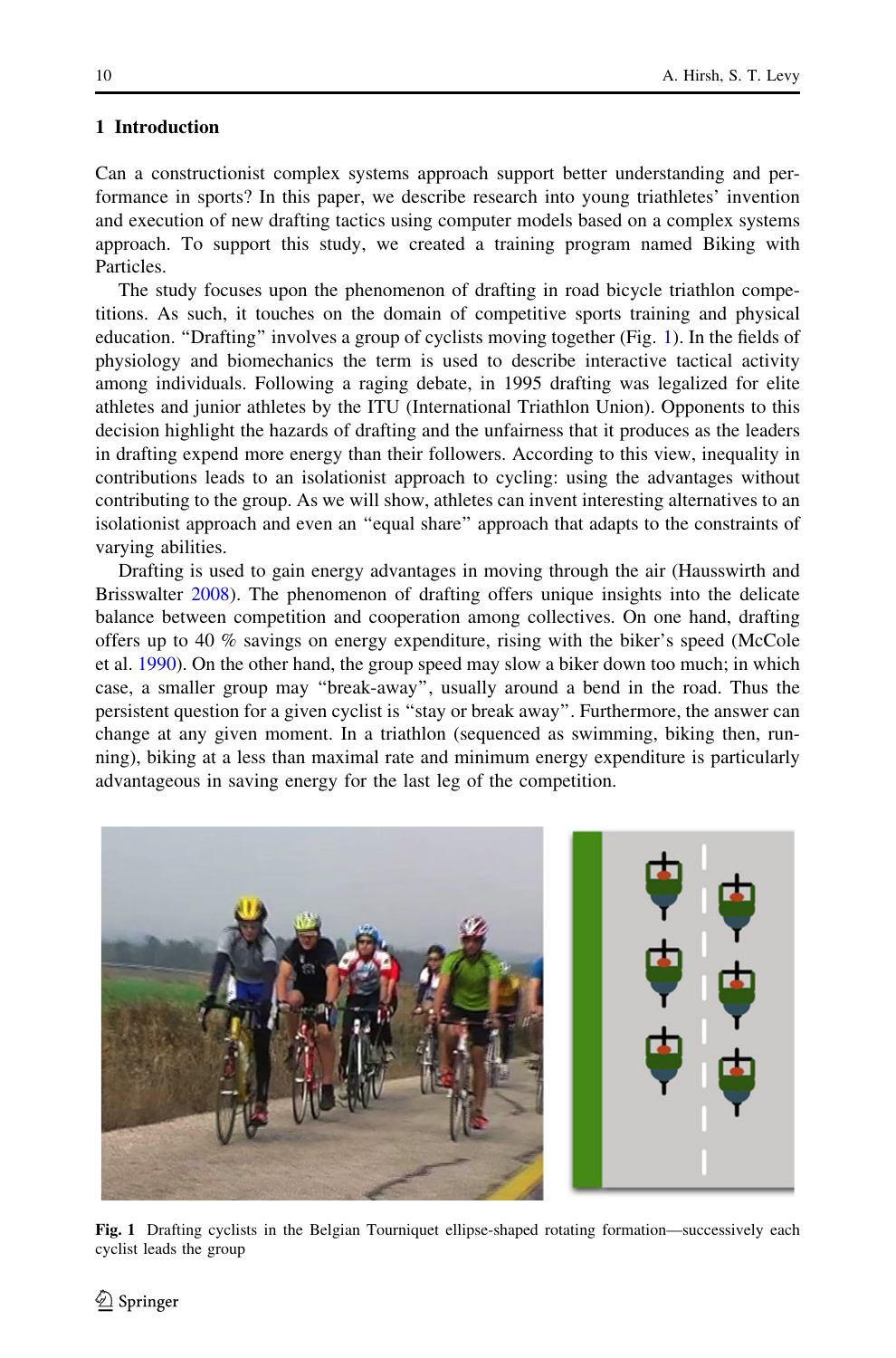The phenomenon of drafting was selected for this study for a number of reasons. One is long-standing difficulties in its conceptual understanding by athletes as they perform it blindly without understanding the basic underlying idea behind drafting and do not adapt to a changes in the environment.<sup>1</sup> Second is the large energy advantage it offers. Finally, drafting is in fact a general phenomenon viewed among racing cars, cross-country skiing, tailgating trucks, birds, fish and more. The most-commonly understood concept by bikers is that cycling through air causes the dynamics of the air to change around the biker in a way that forms a low-pressure area in the back and eddy streams (vortices) in the back/ diagonals. Having another cyclist move in very close (professionals approach up to a number of inches!) means there is low pressure in front of him, decreasing the air's resistance to his motion. Additionally, having the second cyclist behind the first one reduces the turbulence by smoothing the eddy streams in the back-diagonals and reducing the drag on the first cyclist, though to a much lesser extent. Based on this idea, most drafting tactics involve a one-dimensional formation made up of straight or diagonal ''cyclist-behind-cyclist'' repeating units (USA Triathlon [2012\)](#page-27-0). A simple tactic in drafting that is commonly used is a single line of closely packed bikers, forming a diagonal in case of wind. The most efficient tactic to date is the Belgian Tourniquet (hence, BT) (Fig. [1\)](#page-1-0). In the BT, the cyclists form an ellipse (essentially a bent line) and rotate within it, so that successively each cyclist leads the group (Hausswirth et al. [2001](#page-27-0)). In this study, we wish to expand beyond these simple tactics and incorporate additional advantages one may obtain from a deeper understanding of the aerodynamics of clustered biking. This approach would be two dimensional, incorporating reasoning not only about the pressure between a front and back biker, but also along the sides. As hinted in the ''smoothing the eddy streams'' idea above, the bikers may be able to manage the air collectively, by transforming turbulent flow to laminar (smooth, less resistant) flow.

One way of understanding the aerodynamics of drafting involves considering the intricate framework of fluid dynamics through the use of differential equations. As an alternative, we chose a complex systems approach to present and help athletes learn the topic. According to a complex systems approach, a system's behavior arises from the local interactions between its members (Vicsek [2002\)](#page-27-0). A central advantage to this approach is a greater generativity of understood phenomena from a small set of principles (Blikstein and Wilensky [2007\)](#page-27-0), thus supporting a deeper understanding (Levy and Wilensky [2009a\)](#page-27-0). This perspective is based on a much simpler causal substrate from which system-wide phenomena emerge. In this study, we use a particulate representation of air, interacting with a group of moving bikers, and the bikers interacting among themselves through the medium of air. One needs to understand only simple two-body collisions (among particles, and between bikers and air particles; modeled similarly to two billiard balls in motion colliding with each other). This makes phenomena like flow, waves, and changes in pressure an emergent result of these interactions, rather than principles one needs to incorporate into reasoning about the system ab initio. Making sense of the system involves a shifting focus between submicroscopic particulate interactions and experienced phenomena of a pack of bikers in motion.

In a previous paper (Levy and Wilensky [2009b](#page-27-0)) we have presented a conceptual framework underlying the design for learning about complex chemical systems and demonstrated it through the first chapter in the Connected Chemistry curriculum,

 $1$  The first author is an ITU (International Triathlon Union) competitive triathlon level 2 coach, with many years of experience in training, was the triathlon national team head coach and today, trainer of coachers. This claim is based on his personal experience and through his many conversations with other coaches worldwide.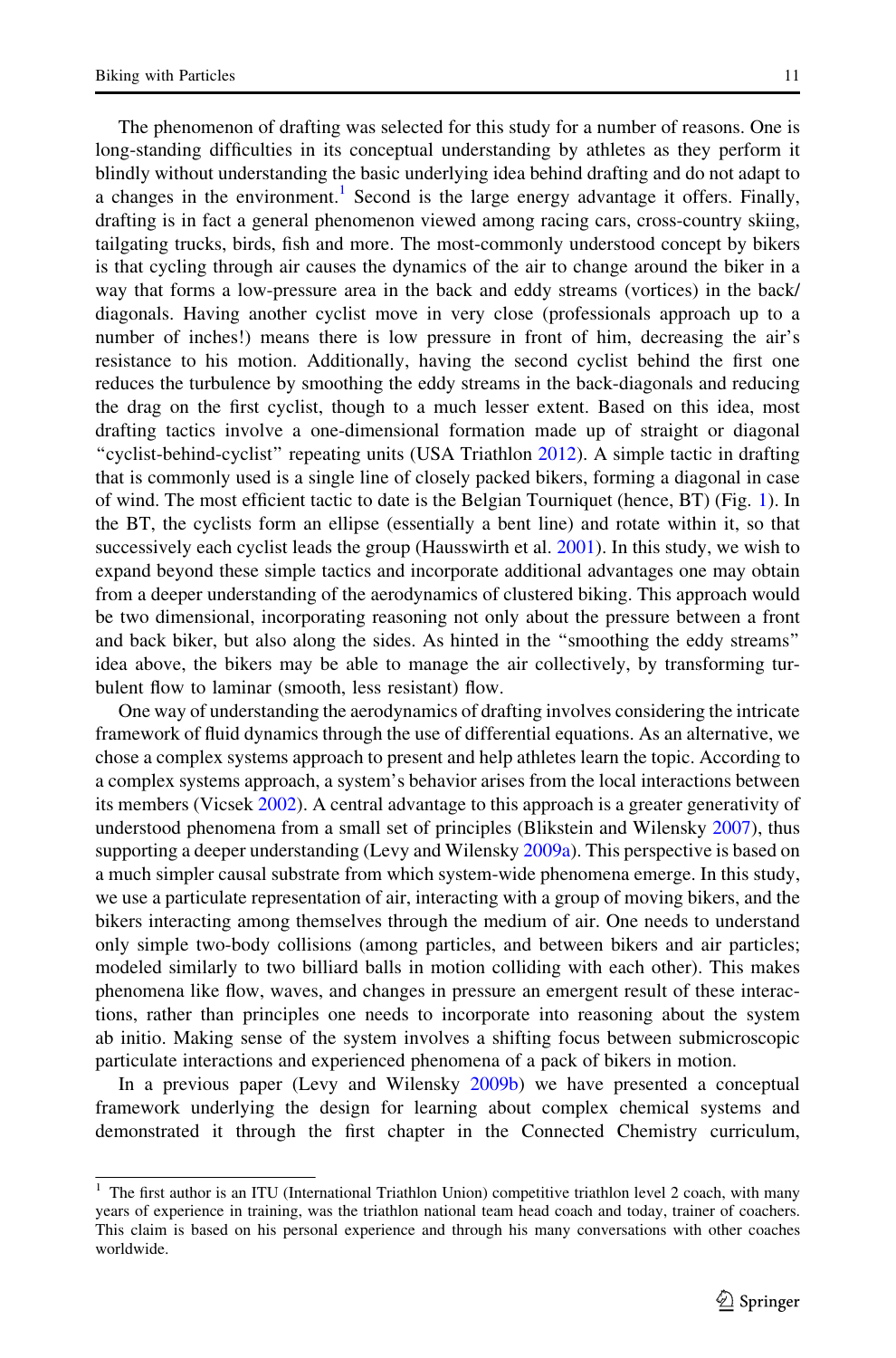<span id="page-3-0"></span>(Levy et al. [2006\)](#page-27-0). The main contributions of that paper are a theoretically motivated design for learning about complex systems, and a corresponding fine-tuned assessment of students' learning in light of this same conceptual framework. The current work is set within the same framework and expands its applicability.

Briefly, the framework (Fig. 2) depicts three spheres of knowledge: conceptual understanding of how interactions among particles and with and among bikers result in the system's global behavior, *symbolic-mathematical* expressions of the system's behavior and *physical* experiences of the explored phenomenon. Learning about the system is conceptualized through four canonical forms of access and bidirectional bridges between them: micro, macro, mathematical and experiential. The framework is *anchored at the experienced macroscopic* level that is common to the three spheres of knowledge. The Biking with Particles training program takes the experiences of biking and bikers interacting with each other and with the surrounding air as a hub. It encourages reasoning within each form of access (intra-level experiences), as well as bidirectional transitions among these forms (inter-level experiences).

Aerodynamics within such a perspective is viewed through Kinetic Molecular Theory, a submicroscopic theory that explains the forces between molecules and their kinetic energy in terms of the rules governing particles' behaviors, such as their random continual straight-line motion and the elastic nature of their collisions among themselves and with other bodies. Macroscopic patterns such as friction and resistance, eddy streams, and turbulence emerge from interactions between the air particles and the bikers moving in formation. The context of competitive sports introduces another form of representation,



Fig. 2 Conceptual framework for supporting learning about systems through agent-based models. Larger circles signify spheres of knowledge; smaller ones are forms of access to understanding the system; arrows signify the activities' learning goals–understanding each form of access in itself and bridging among them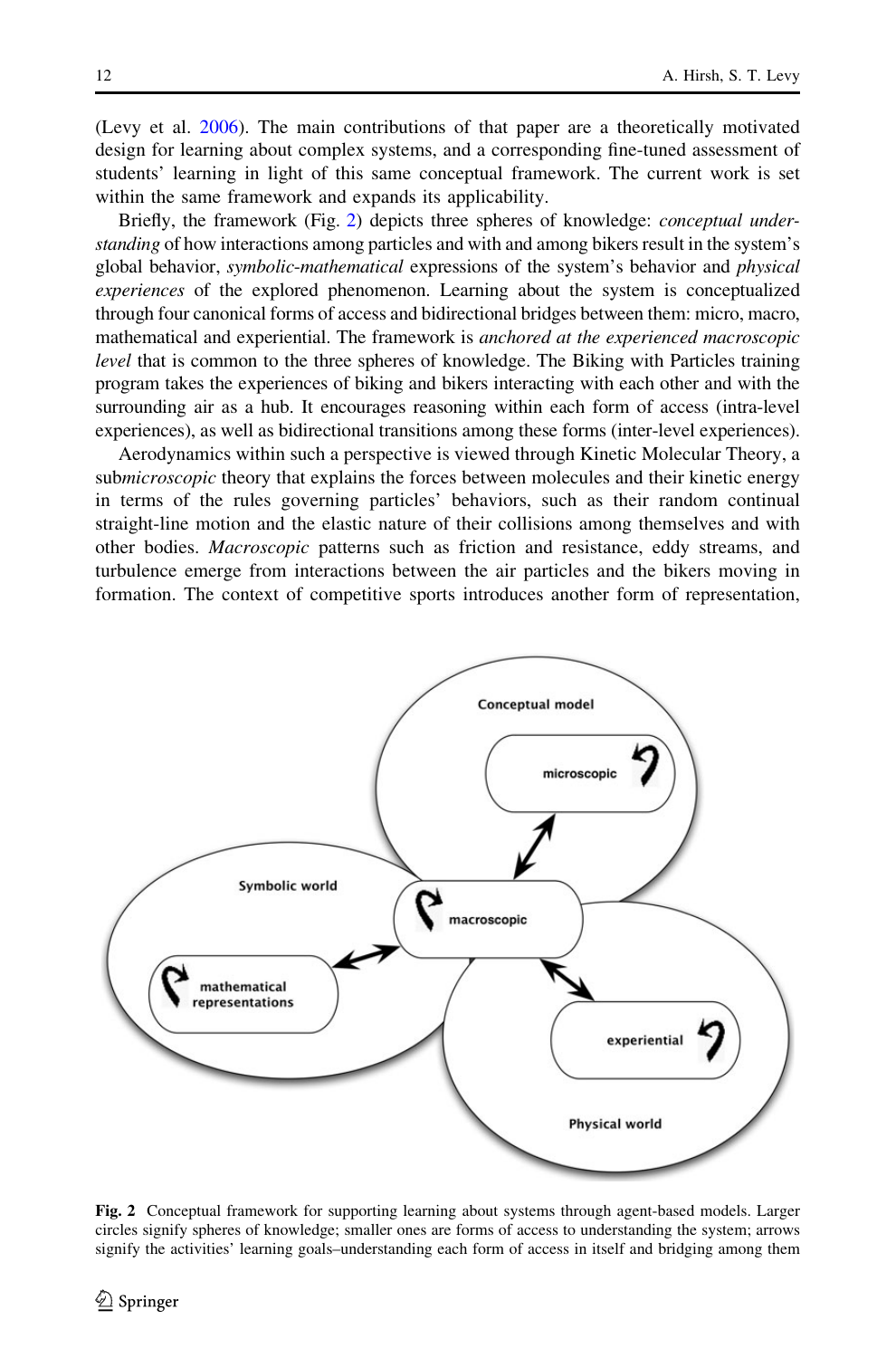namely a quantitative *arithmetical symbolic* one. For example, heart-rate is measured constantly and used as one metric of effort. Training and competing requires bikers to observe this metric and adapt their actions. However, this metric is not used in its original form, as several transformations are necessary. One needs to subtract the resting heart rate to gauge the actual effort expended. Additional calculations narrow the range within which the heart-rate should be, related to the aerobic threshold and anaerobic threshold heartrates.<sup>2</sup> Other quantitative metrics include time/speed and an ordinal scale of reported effort, RPE, Rate of Perceived Exertion.<sup>3</sup> While training, these metrics are recorded and analysed carefully to assess performance.

Our designed learning intervention was designed to test the assumption that activities that support forms of access to all the spheres of knowledge within our framework and bridging between them would lead to a deeper understanding of the system at hand. It was also designed with a commitment to constructionist principles of learning, propelling invention and construction as a central and important form of learning (Papert [1980](#page-27-0)). The result of our design was a 3-day program in which the athletes themselves invented new drafting tactics and tested them out. The intervention employed computerized NetLogo (Wilensky [1999\)](#page-27-0) agent-based models: one with moveable cyclists and air particles (Bacalo et al. [2011\)](#page-26-0), one based on an existing NetLogo model of flocking birds flocking (Wilensky [1998\)](#page-27-0) with an addition of air particles and their interactions with the birds (Hirsh et al. [2011\)](#page-27-0) (see [Appendix\)](#page-24-0). Effort in the model was viewed as the rate at which air particles hit a cyclist: when this rate grew air resistance to this motion increased. These models were used as an explorative medium to understand the phenomenon of drafting. Furthermore, they were used as a constructive medium to design new tactics in drafting, by creating a variety of spatial formations of moving cyclists within a swirling sea of particles. One of the minor goals of this study was to observe the athletes' invented ideas and create further tools for the design medium, so they could generate additional designs.

We expected that through harnessing the athletes' prior knowledge of competitive bicycle riding, learning would be deeper and the resulting tactics would be more variable (Williams et al. [2010;](#page-28-0) Mann et al. [2007](#page-27-0)). To test out this idea, the study was conducted with two teams of differing levels of expertise—elite<sup>4</sup> junior athletes training at the national sports center (experts) and a local team (hobbyists). Whether and how prior knowledge could be activated and used becomes comparable. The study addresses the possible learning advantages of such training, employing both biking performance and cognitive measures to gauge learning.

# 2 Literature Review

In the following sections, we describe several facets of the research including: a short introduction to the triathlon, the phenomenon of drafting, motor learning and its relation

 $2$  The aerobic threshold is the minimum speed at which a person is performing in the aerobic zone (below 65% of maximal heart-rate). The anaerobic threshold is the fastest speed at which a person can perform at a steady state where oxygen supply is adequate to meet muscle demands (80–90 % of maximal heart-rate). At higher intensities, lactic acid levels in the blood rise sharply, interfering with aerobic metabolism and causing muscles to fatigue.

<sup>&</sup>lt;sup>3</sup> RPE is a subjective sensation that athletes report on that describes the level of effort. It is a common measure for identifying exercise intensity levels.

An elite youth athlete is a child between the ages of  $7-17$  that demonstrates above average performance and reaches regional, national or international competitions.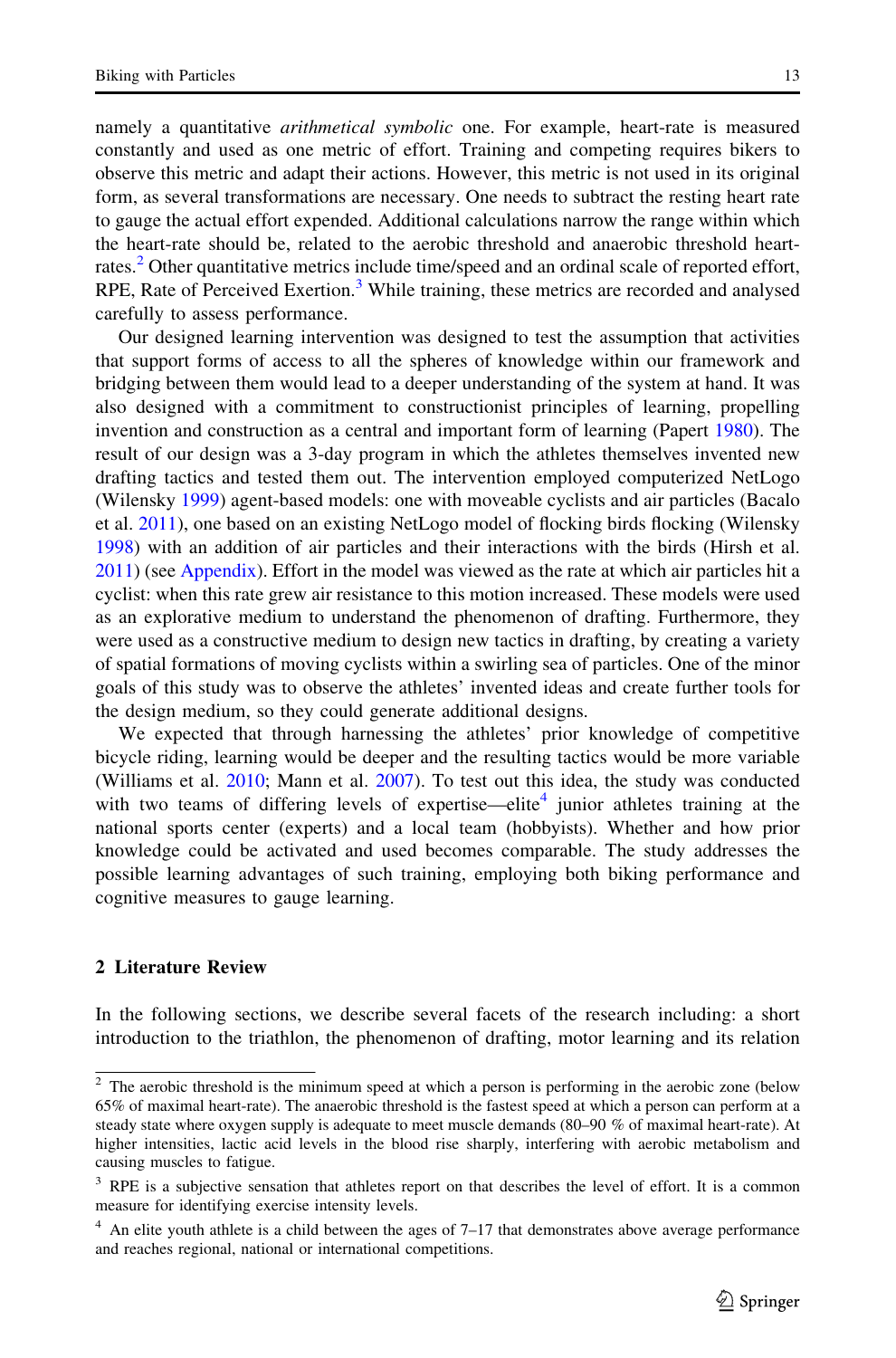with conceptual learning, expertise in sports, complex systems, and learning with computer models.

# 2.1 The Triathlon

The triathlon is a multisport event, which was established some 30 years ago. The three disciplines in the event are swimming, cycling and running. A triathlete performs the three sports in the specified sequence and strategizes effort and speed to obtain maximum effect in minimum time. The distance in each sport is determined by age. In the adult category the distance for swimming is 1,500 m, cycling 40 and 10 km for running. In the current study, our participants were youth and performed 50 % of the adult requirements in competitions.

Participating in a triathlon requires solving problems that come up in dynamic and stressful situations. These situations change according to the various specifications of each race. Swimming can take place in open water or in a swimming pool and can be affected by water currents and temperature. Cycling usually takes place on roads and depends on the conditions of the road, the grade of the path, and the resistance of the wind. Running can take place on a road or path and is impacted by the condition and grade of the terrain. This research focuses on one discipline alone: cycling.

### 2.2 Drafting

The term drafting (or slipstreaming) is mostly used in the field of physiology and biomechanics of sports to name the movement of closely packed individuals aimed at aerodynamic protection (Hausswirth and Brisswalter [2008\)](#page-27-0). A peloton is a large group of cyclists that are riding together to create a network that spreads energy resources among the cyclists. A peloton is usually created spontaneously.

One of the main reasons for losing energy during cycling is due to friction with the air (more so than with the terrain due to the relatively small surface area in contact with the ground). The aim of drafting is to reduce this friction. Little research has been conducted into the impact of drafting in triathlon on physiological factors.

It is important to note the large extent to which drafting may assist a biker in competition. McCole et al. ([1990\)](#page-27-0) examined the relationship between different forms and speeds of drafting on oxygen consumption. They showed that riding in a pack saves cyclists 18 % in oxygen consumption at 32 km/h (speed measured as kilometres/hour), that pairs of cyclists at 37–40 km/h save 27 %, and that riding in a pack of eight saves the last rider 39 % (!) in oxygen consumption. It has been shown that among cyclists that are drafting behind a leader at a speed of 39.5 km/h there was reduction in four different physiological factors that represent energy output (Hausswirth et al. [1999\)](#page-27-0). The heart-rate reduced by 7.5 %; oxygen consumption reduced by 14 %; the concentration of lactic acid<sup>5</sup> reduced by 0.2–0.5 m $M^6$ ; pedalling rate reduced from 95 to 89 rpm (rotations per minute), showing evidence for a more efficient use of the aerobic system at the expense of limiting anaerobic components such as lactic acid. These sizable energetic savings are the basis for the current study. Cycling was selected because it's the largest ''lever'' for improvement in the triathlon.

<sup>5</sup> The measurement of lactic acid is used to assess levels of stress. Lactic acid is found in the muscles and blood stream and is released when the body exerts itself beyond the anaerobic threshold.

<sup>6</sup> M and mM are units of concentration, describing the relative proportion of a substance dissolved in a solvent.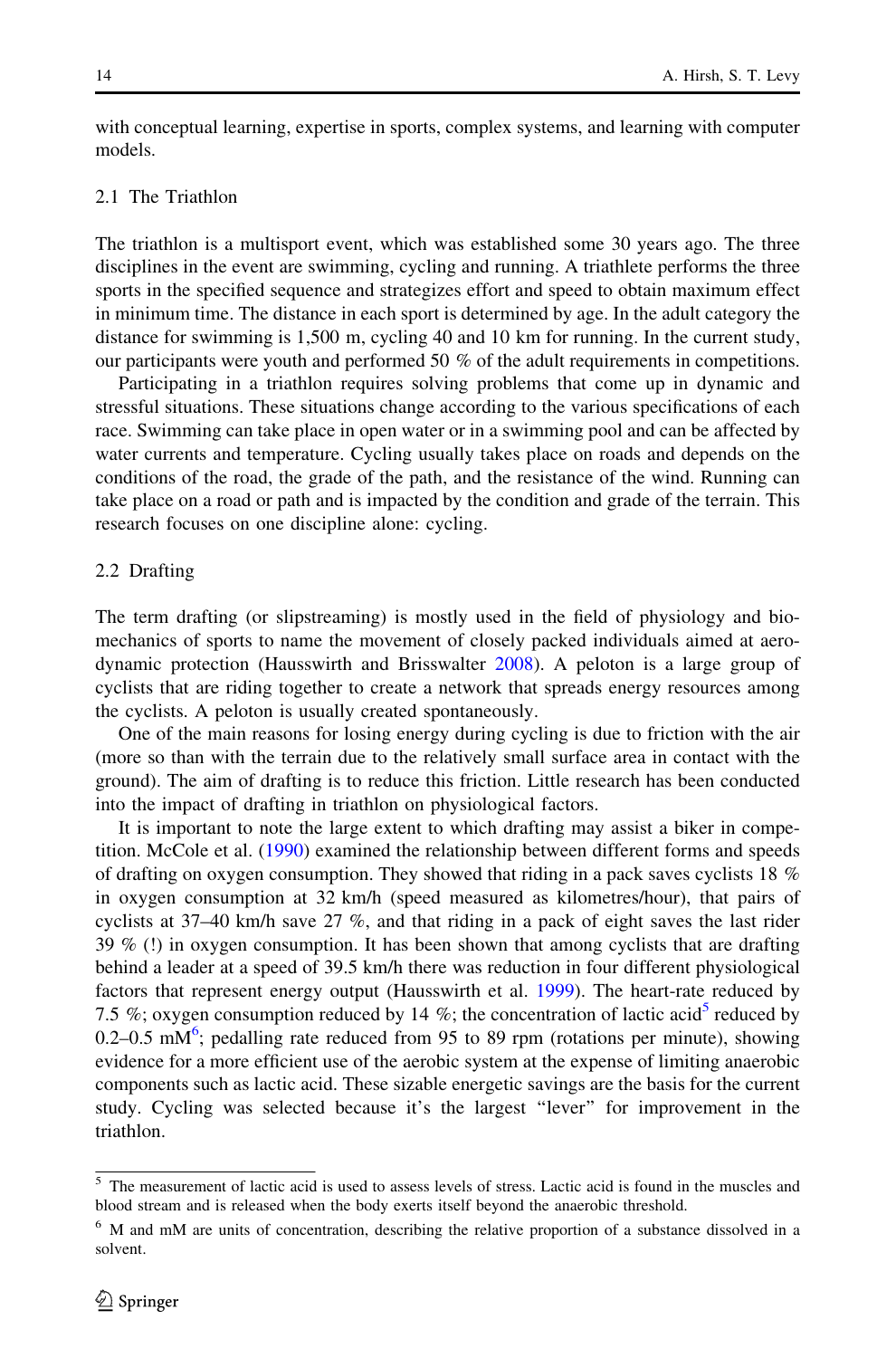One of the central features that distinguishes different tactics of drafting is whether or not there is turn-taking at leading the pack. In research conducted with ten international level triathletes, the impact of tactic on physiological measures was examined (Hausswirth et al. [2001](#page-27-0)). In one tactic, leadership alternated (ADT—Alternating Drafting Triathlon) and in the other, there was no alternation (CDT—Continuous Drafting Triathlon). It was found that the ADT tactic led to a greater energetic advantage and lower concentrations of lactic acid with respect to the CDT tactic. In addition, the athletes in the ADT condition were more ready physiologically at the running leg of the race, so that their times were greater than the CDT athletes. These findings accent the role of specific tactics on drafting and highlight the need for their further exploration.

#### 2.3 Cognitive Aspects of Motor Learning in Sports

This study examines both conceptual learning and changes in performance. Performance is viewed through the motor program construct (Schmidt and Wrisberg [2008\)](#page-27-0). The motor program is an abstract representation of movement, used to describe cognitive processes in movement planning that include both pre-programmed movements and responses to environmental stimuli. This construct is central in sports research. It is fundamental to the current study as we expected that the resulting motor program would include greater flexibility with respect to environmental conditions, and enhanced sensations with respect to air pressure, and flow. This flexibility is related to both sensing of input (sensorial input related to the tactile and haptic senses) and to related movement, such as shifting position to better locations within a configuration. In this section we focus on how conceptual learning may improve motor action.

We narrow the review to the choice of movement from an array of possible ones during long-term and complex action, namely an ''open skill''. This is different from much research that explores motor action and concentrates on movements that don't require choice, such as shooting an arrow at a target or typing, which are ''closed skills'' (Schmidt and Lee [2011](#page-27-0)). Motor learning is described as having three stages: (1) cognitive-verbal; (2) motor; (3) autonomous. Within this study, we have focused on the first stage, cognitiveverbal learning that may take place through exploring and discussing computer models.

In the cognitive-verbal phase, the learners do not yet know the topic and skill they will learn. During this time they talk to themselves, ask questions about confusing issues and ask self-monitoring questions. In Biking with Particles, we have provided a learning environment that encourages such talk and questioning, by providing several opportunities to self-explain, explain to others, listen to and assess explanations (Chi and VanLehn [1991\)](#page-27-0).

Perceptual learning and conceptual learning are also conceptualized as part of motor learning. In the early stages of motor skill learning, the athlete needs to experience the skill at the conceptual and perceptual level (Schmidt and Wrisberg [2008](#page-27-0)). Supporting evidence is found in studies that show how understanding the physics of a ball's motion improves preparedness and anticipatory action of an athlete catching a ball and passing it on (Mayer-Kress and Newell [2002](#page-27-0)).

With our target participants, we expected conceptual learning to increase, as the athletes would be explicitly discussing various features of drafting and aerodynamics; we anticipated perceptual learning, hoping they would sense the air around them and subtle changes in it; we also predicted there would be motor learning, as their riding times and effort would improve in the process. However, we did not anticipate autonomous action as this results from longer-term training.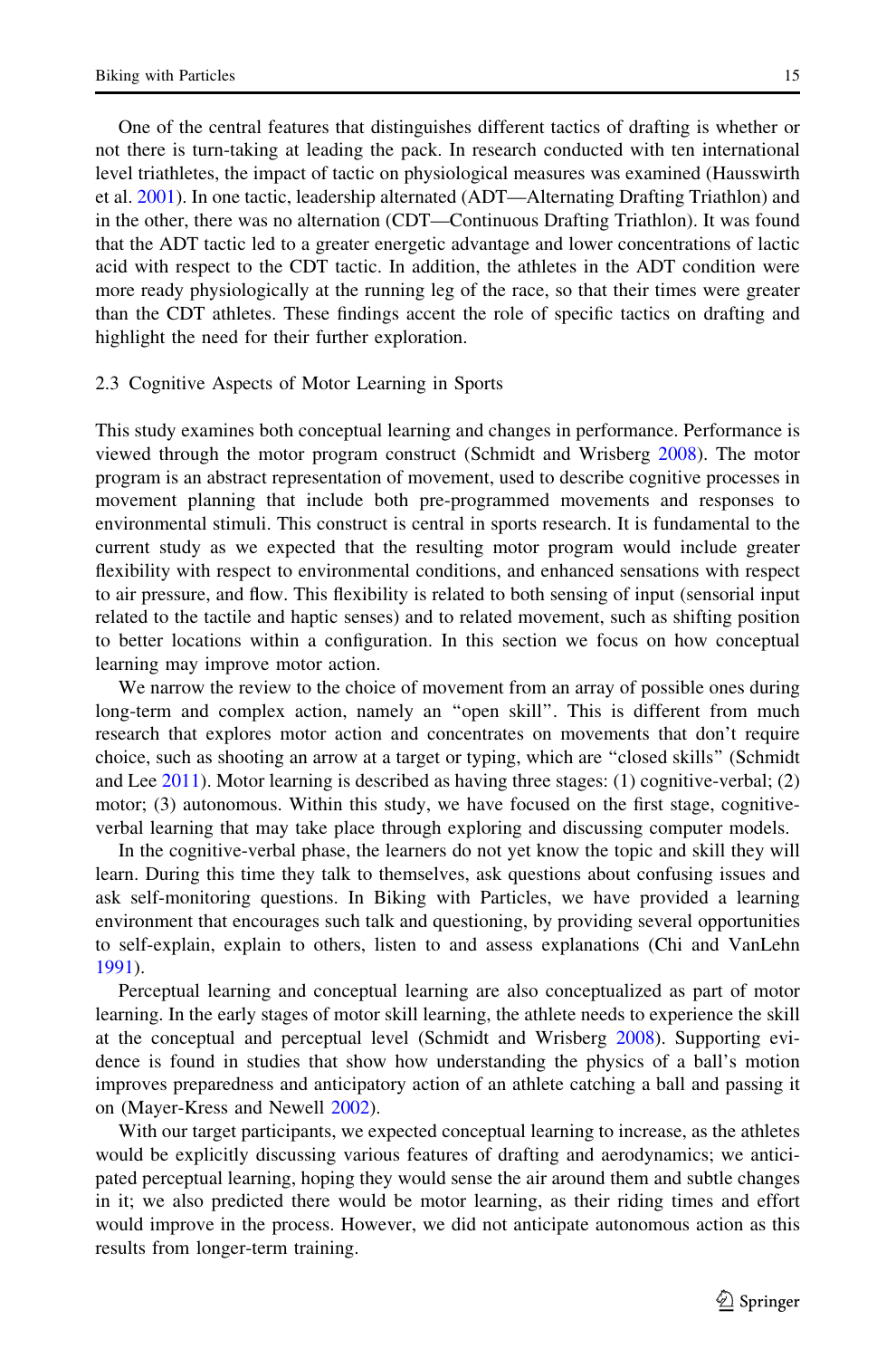## 2.4 The Role of Expertise in Athletes' Knowledge

It has been claimed that in most fields of sports, athletes need to process information very quickly in an environment where time is a crucial factor (Williams et al. [2010](#page-28-0)). Therefore, athletes need to adapt themselves to unique constraints of the task by learning knowledge structures and cognitive processes that support their prediction of what will happen and deciding on the appropriate choice of action (Williams and Ford [2008\)](#page-28-0). The above researchers claim that experts circumvent the limitations of short-term memory by learning skills that facilitate quick processing of information into long term memory and selective access to this information, as needed. After extended practice, experts tag information in such a way that enables anticipation of when it will be needed in the future. In a meta-analysis of the relationship between expertise and perceptual-cognitive skills, several distinctions were found among novices and experts in various domains in sport (Mann et al. [2007\)](#page-27-0). Notably experts were better at identifying perceptual cues, as seen in their responses' precision and reaction time.

#### 2.5 Complex Systems

The domain of complex systems has evolved rapidly in the past 20 years, developing novel ideas and tools, and new ways of comprehending old phenomena. Complex systems are made up of many elements (often referred to as ''agents''), which interact among themselves and with their environment. The interactions of numerous elements result in a higher-order or collective behavior. Although such systems are not regulated through central control, they self-organize in coherent global patterns (Holland [1995;](#page-27-0) Kauffman [1995\)](#page-27-0). The properties of a system's patterns cannot be reduced to just the properties of its individual elements (e.g., Bar-Yam [1997,](#page-26-0) p. 10; Holland [1998\)](#page-27-0). These patterns can be counter-intuitive and unexpected (Casti [1994;](#page-27-0) Strogatz [2003;](#page-27-0) Wilensky and Resnick [1999](#page-28-0)).

#### 2.6 Learning with Agent-based Models

A fruitful way of approaching the problem of bridging between levels and forms of representation is through exploring models, external and manipulable representations of the system under study (Gilbert and Boulter [2000](#page-27-0)). A model is a partial depiction or representation of a phenomenon one wants to understand (Bailer-Jones [2003](#page-26-0)). By simplifying the system so it includes only the most central parts and relations, it is possible to reach a deeper causal understanding. Agent-based modelling is a newer approach to creating models that represent complex dynamical systems. Within this approach, separate computation is made for each individual entity in the system and its local interactions with additional entities. Learning through exploring agent-based models has benefited learners in understanding systems, most specifically at the micro and micro-to-macro levels of description (Jacobson and Wilensky [2006;](#page-27-0) Levy and Wilensky [2009a](#page-27-0)). NetLogo (Wilensky [1999\)](#page-27-0) in one such modelling environment. In this study, NetLogo was used to construct models of various phenomena related to drafting and support their exploration, prediction and explanation.

## 3 Research Questions

Given our design commitments and theoretical constructs, we asked the following research questions: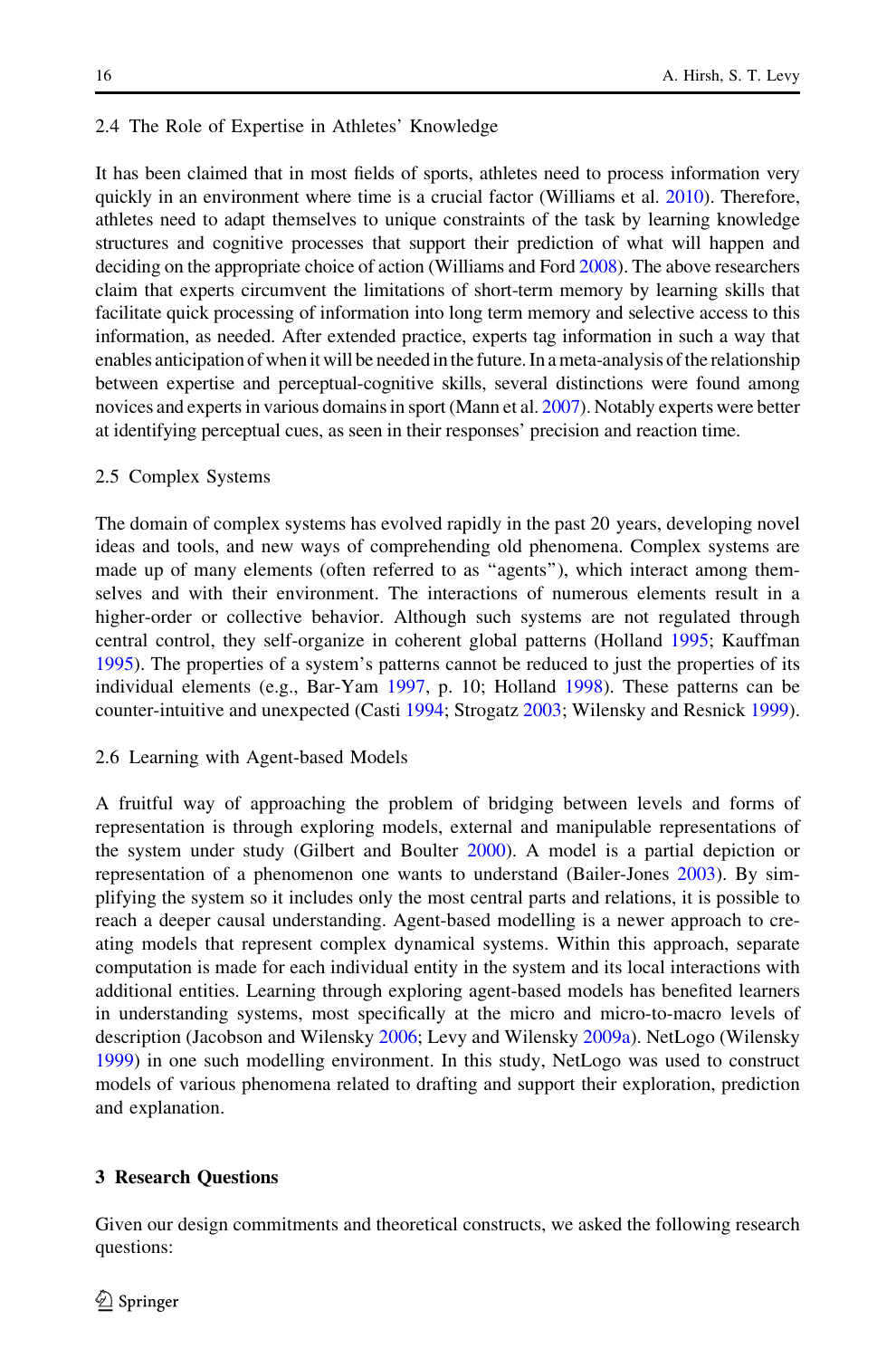- 1. What features characterize the triathletes' invented tactics?
- 2. How does young triathletes' biking performance change as a result of training? How is this related to expertise?
- 3. What typifies conceptual change related to participating in the Biking with Particles program? How is this related to expertise?
- 4. How are changes in performance and conceptual learning related?
- 5. What are the athletes' perceived sensations of air pressure and motion following training?

# 4 Method

# 4.1 Participants

Participants included 16 junior triathletes from two teams that completed the training in separate times and places. Both teams included 14–17 years old youth: a team of elite triathletes training at the national sports center (experts; 4 male, 3 female, attrition of one female due to an intense test period at school) and a local team from the north of Israel (hobbyists; 6 male, 3 female; attrition of one male due to his transfer to another team). The elite team triathletes had been training for over 3 years, 7–12 training sessions a week, 15–20 h a week with much experience in national and international competitions. Some of them were the national champions of their age groups. The local team triathletes had been training for at least a year in an after/before school program, 5–8 training sessions a week, 8–12 h a week. They had participated in at least five competitions. Prior requirements were fluent use of computers and parental consent. The first author was the coach; the second author was the assistant coach.

# 4.2 Research Design

The study was conducted as a non-randomized comparison group pretest-interventionposttest design. It commenced about 1 month (hobbyists) and 1.5 months (experts) into the training season, after a relatively slower pace of practice (three times a week instead of five to twelve). Two teams of athletes of differing initial abilities and practice participated separately in an identical sequence of training, made of up of two consecutive training days, and then, 2.5–3 months later, one more training day (Fig. 3).

# 4.3 Biking with Particles Training Sessions

The training program Biking with Particles is made up of short lectures (e.g. on the relationship between pulse and effort), several discussions (e.g. a comparison of birds' and cyclists' drafting), worksheet-guided exploration of computer models of particles, flocking birds and bikers in various configurations, and then using a particles and bikers model to



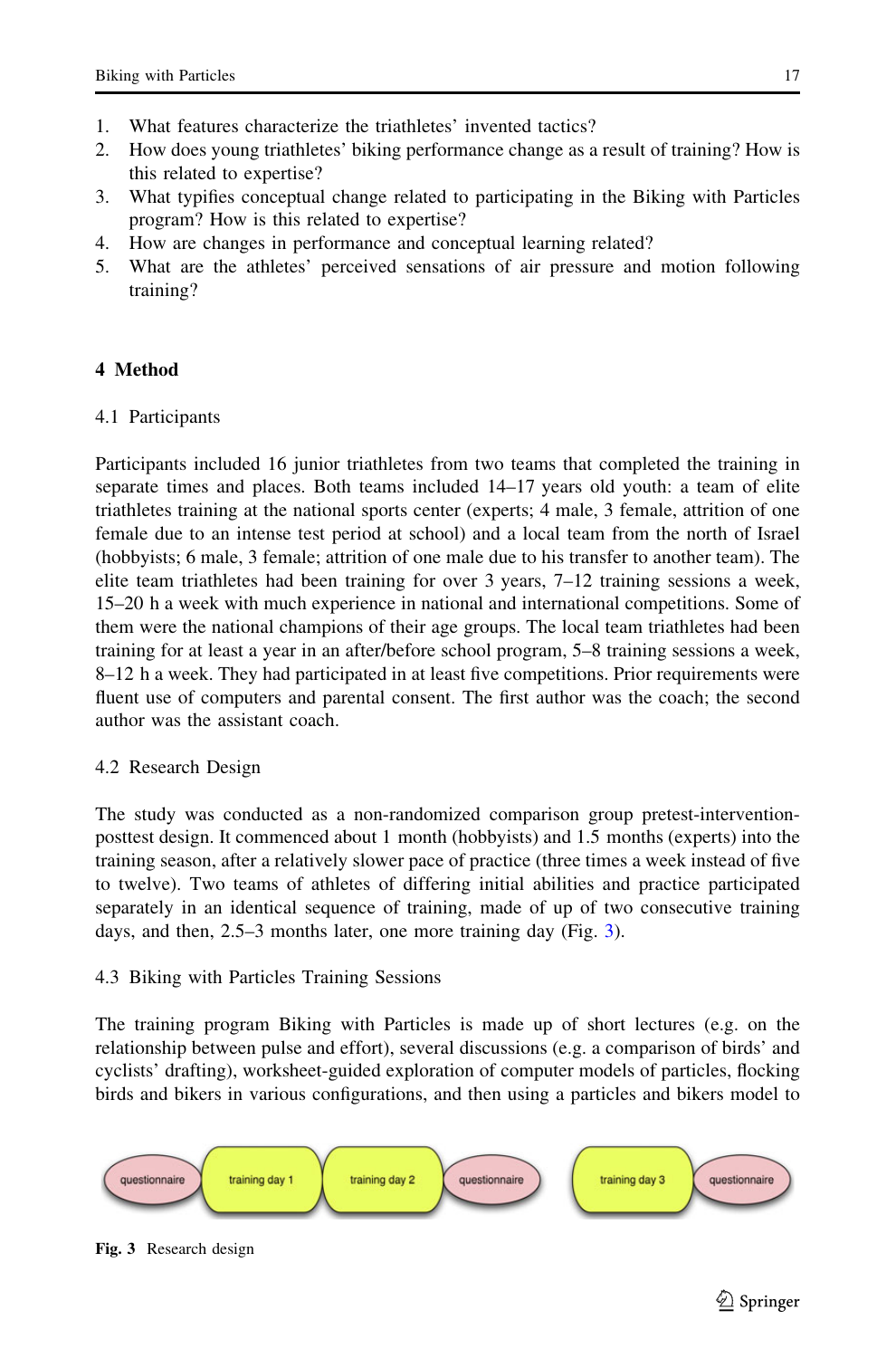create new possibly more efficient configurations, testing familiar and invented tactics out on the road (five tests, four heats each) and collaborative analysis and discussion of the pulse, time and effort data. The program and models are described in the Appendix. The design of the training sessions was based on the conceptual framework described in the introduction (Fig. [2](#page-3-0)) and was framed by the following design principles: (1) Trusting that the athletes can invent new and better drafting tactics, based on their experience and motivation; (2) Anchoring in a physical world phenomenon, biking in formation; (3) Successive shifting between theory and practice, and relating the two explicitly—designs were individually tried out with the models, collaboratively discussed and soon tested in practice, this process repeated five times; (4) Beginning with two distinct representations of the phenomenon (collision interactions; bird flocking) and gradually merging the two; (5) Using quantitative measurable performance goals.

### 4.4 Data Collection Tools

Several forms of data and its collection are described in Table 1.

A conceptual understanding questionnaire included 21 items; of these seven were multiple-choice, assessing the main concepts addressed by the training program. The items were grouped by dimension, as described in Table [2.](#page-10-0) Those related to a micro-level understanding have been used in previous research (Levy and Wilensky [2009a\)](#page-27-0).

#### 4.5 Data Analysis

The triathletes' designed and enacted tactics were categorized into spatial types. They were also analyzed as including one of several features: units of one-behind the other, diagonal placements, putting the strong cyclists in front, wrapping the weaker cyclists with other cyclists, rotation within the formation and the quality of the group contour in terms of aerodynamics.

Performance was analyzed from the heart-rate and time data. Heart-rate was adjusted with respect to resting heart-rate by subtraction, so that only effort was included. A new measure of efficiency was created to assess output/input and support comparison between

| Research variable                                 | Data collection tools                                                                                                                                                                                                                                                                                            |  |  |
|---------------------------------------------------|------------------------------------------------------------------------------------------------------------------------------------------------------------------------------------------------------------------------------------------------------------------------------------------------------------------|--|--|
| Creative products                                 | Athletes' invented tactics for drafting in two main forms: (1) designed<br>within the computational environment; (2) drawn and discussed on the<br>board; (3) acted out in practice after further discussion before setting<br>out                                                                               |  |  |
| Performance in drafting                           | Time to complete 2 km of flat road riding<br>Heart-rate measurement right after cycling with a heart-rate transmitter<br>around the chest and a watch-type monitor; Heart-rate measurement<br>upon waking up to obtain its resting value for the baseline<br>RPE (Rate of Perceived Exertion) effort self-report |  |  |
| Conceptual understanding of<br>drafting           | Identical questionnaire administered three times<br>Impromptu interviews with athletes during training                                                                                                                                                                                                           |  |  |
| Reported sensations of air<br>motion while biking | Questionnaire administered at the end                                                                                                                                                                                                                                                                            |  |  |
| Qualitative process data                          | Videotapes of all the training sections, their filled worksheets,<br>intermediate products such as sketches, impromptu interviews                                                                                                                                                                                |  |  |

Table 1 Research variables and data collection tools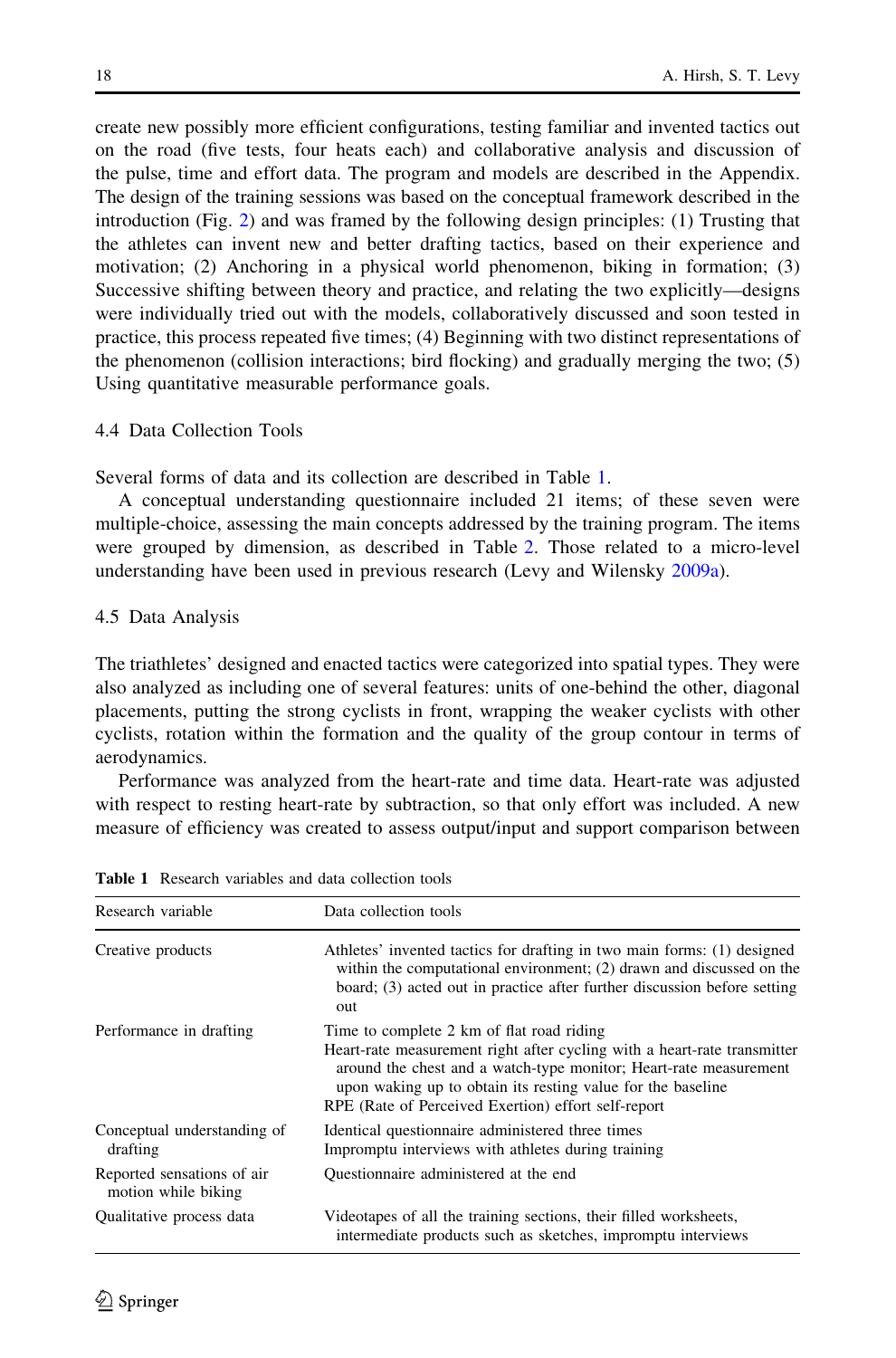<span id="page-10-0"></span>

|                           | Table 2 Sample questions from the conceptual understanding questionnaire                                                                                                                                                                                                                                                                                                                                                                                                                                                                                                                                                                                                                             |
|---------------------------|------------------------------------------------------------------------------------------------------------------------------------------------------------------------------------------------------------------------------------------------------------------------------------------------------------------------------------------------------------------------------------------------------------------------------------------------------------------------------------------------------------------------------------------------------------------------------------------------------------------------------------------------------------------------------------------------------|
| Dimension                 | Sample Item                                                                                                                                                                                                                                                                                                                                                                                                                                                                                                                                                                                                                                                                                          |
| Drafting: basic           | Define drafting<br>What kinds of drafting tactics are you familiar with?                                                                                                                                                                                                                                                                                                                                                                                                                                                                                                                                                                                                                             |
| Drafting: problem solving | *This situation has to change very soon. Otherwise our friend will burn out. Give him a quick and effective solution to change the situation.<br>I am drafting in a pack. I feel the northern wind blowing against my face. I catch a glimpse of the airport on my left side. My thoughts drift to a<br>nice calm vacation by the sea. I ask myself "Why do I need all of this? Why are these five cyclists drafting closely behind me without<br>The following item is part of a realistic scenario described from a perspective of a triathlete participating in a particular competition at a<br>location familiar to all the participants<br>helping me lead the pack?"<br>Explain your solution |
| Drafting: aerodynamics    | 法务会员<br>高潮 地名                                                                                                                                                                                                                                                                                                                                                                                                                                                                                                                                                                                                                                                                                        |
|                           | Single break-away<br>Pair break-away                                                                                                                                                                                                                                                                                                                                                                                                                                                                                                                                                                                                                                                                 |
|                           | Compare the effort expended by the pair and single cyclists in the figures above<br>A single cyclist expends more effort<br>The pair of cyclists expends more effort<br>The single and the pair of cyclists expend a similar effort<br>I don't know<br>Explain your answer                                                                                                                                                                                                                                                                                                                                                                                                                           |
| Physical effort           | Define pulse<br>What is the relationship between heart-rate and the level of effort?                                                                                                                                                                                                                                                                                                                                                                                                                                                                                                                                                                                                                 |
| Particulate nature of air | When two gas particles collide<br>Both their speed and direction will change<br>Their direction can change but not their speed<br>Their speed can change but not their direction<br>Neither their speed not direction will change                                                                                                                                                                                                                                                                                                                                                                                                                                                                    |
| Micro/macro relations     | What is the relationship between the heart-rate of a cyclist and the density of the surrounding air? Explain                                                                                                                                                                                                                                                                                                                                                                                                                                                                                                                                                                                         |
|                           |                                                                                                                                                                                                                                                                                                                                                                                                                                                                                                                                                                                                                                                                                                      |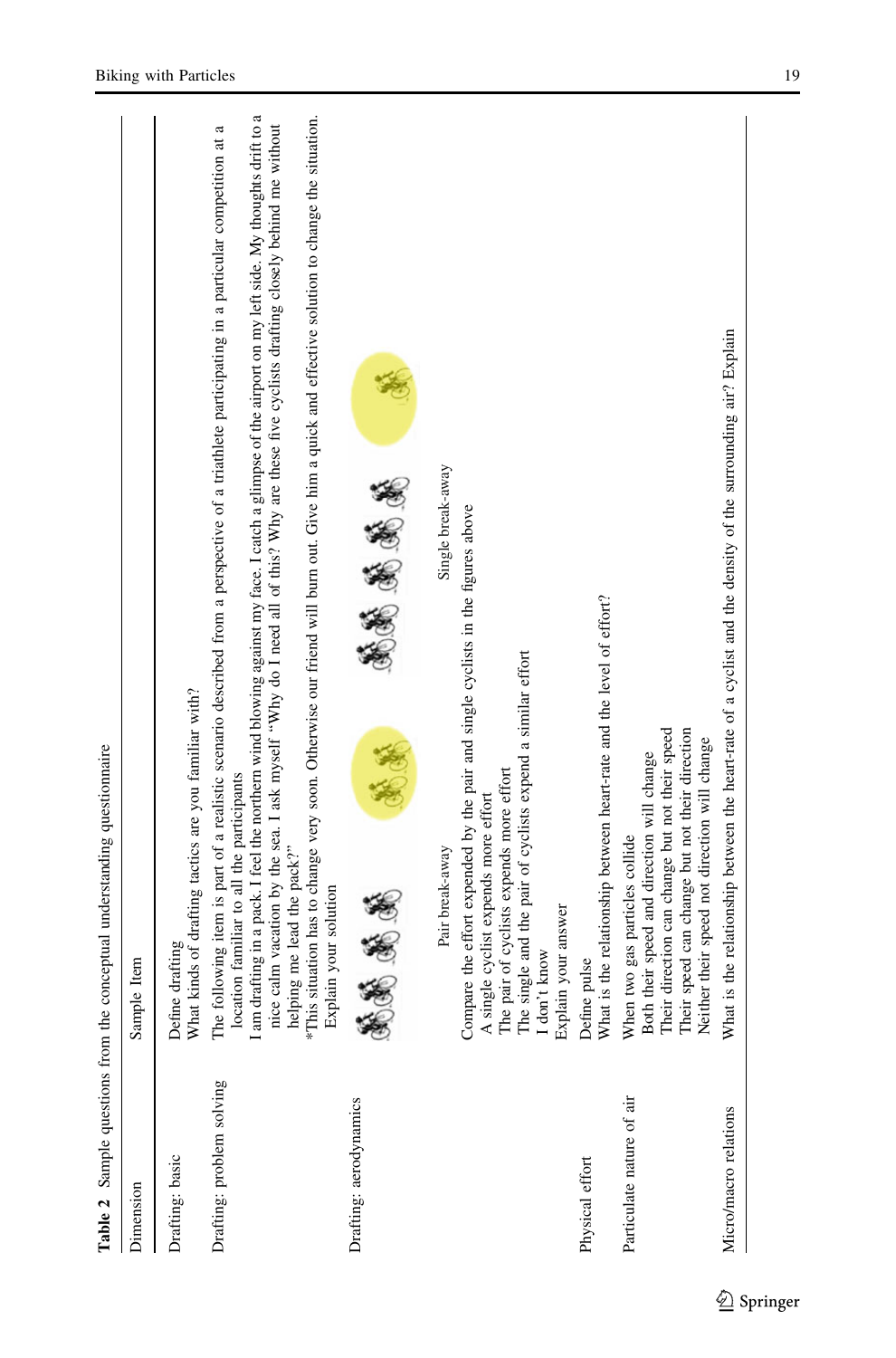tactics. It is framed as speed (output)/effort (input). As distance was a constant, speed is related to the reciprocal of time. It is computed as  $10^6$ /(time x normalized heart-rate). Performance of the new tactics was compared to performance of the BT that was done in both parts of the study (Days 1, 2 and 3) to compensate for possible increased performance between Day 2 and Day 3. It was also calculated as the relative gain: (efficiency of the best new tactic—efficiency of the recent BT)/(efficiency of the recent BT).

Conceptual understanding was analysed from the questionnaire data, focusing on the pretest and second posttest (Day 3). The athletes' answers were coded, grouped by dimension, averaged and a learning gain measure was computed. In order to typify the athletes' concepts of aerodynamics in drafting, the entire questionnaire was searched for the highest level explanation of drafting among four: No description of air movement; air as mass (when there is a face wind, the first one [cyclist] blocks the wind), one-dimensional pressure topography (the first rider expends more effort because he rubs against the air particles and side wind most. In comparison, the second rider, even though he has a wind from the front, he is next to the first rider, where the first rider reduces for him the friction with the air particles, when he blocks the wind from air particles) or two-dimensional pressure topography that includes flow (at a distance of 7–10 meters, the air particles move turbulently so there isn't any drafting).

## 5 Findings

In this section we describe the Biking with Particles program through the eyes of one athlete, report on the athletes' designed tactics and their performance in drafting, their conceptual learning and inter-relations among them and between groups and their perceived sensations regarding air movement following the training program.

5.1 Leah's Move from Periphery to Center

The following portrays the training program from the perspective of one participant.

Leah was a 16-year old triathlete. She had been training and competing in the past 5 years and placed 10–15 out of 30 young women competitors of her age-group in Israel. She practiced about 6 times a week.

Leah was selected for this vignette as she is quite representative of the hobbyist group of athletes. Her performance in competitions is middling. From pretest to posttest, she portrays the group's average conceptual learning as the majority of the athletes on most items (mainly micro-level particle behaviors and micro/macro level connections, as will be shown in a further section of the findings) and conceptual non-learning in drafting (definition, problem-solving, aerodynamics). In the first day she was more reticent and less participatory. The reason she provided was that she hadn't road-biked and met her teammates for a long time. This was true for all the participating athletes, as the experimental training took place about a month after the winter vacation in triathletes' training. Similar to Leah, two other athletes showed initial reticence in participation that abated over time.

Overall, in transitioning from the first to last day of the study, we saw changes along several dimensions. In response to the questionnaires, we see her handwriting shift from illegible minimalistic writing with a narrow vocabulary of the sport to clearly written, articulated and detailed writing. In the pretest, she mentioned only a small number of drafting tactics: *drafting in a line... drafting in an ellipse...* In the posttest, she detailed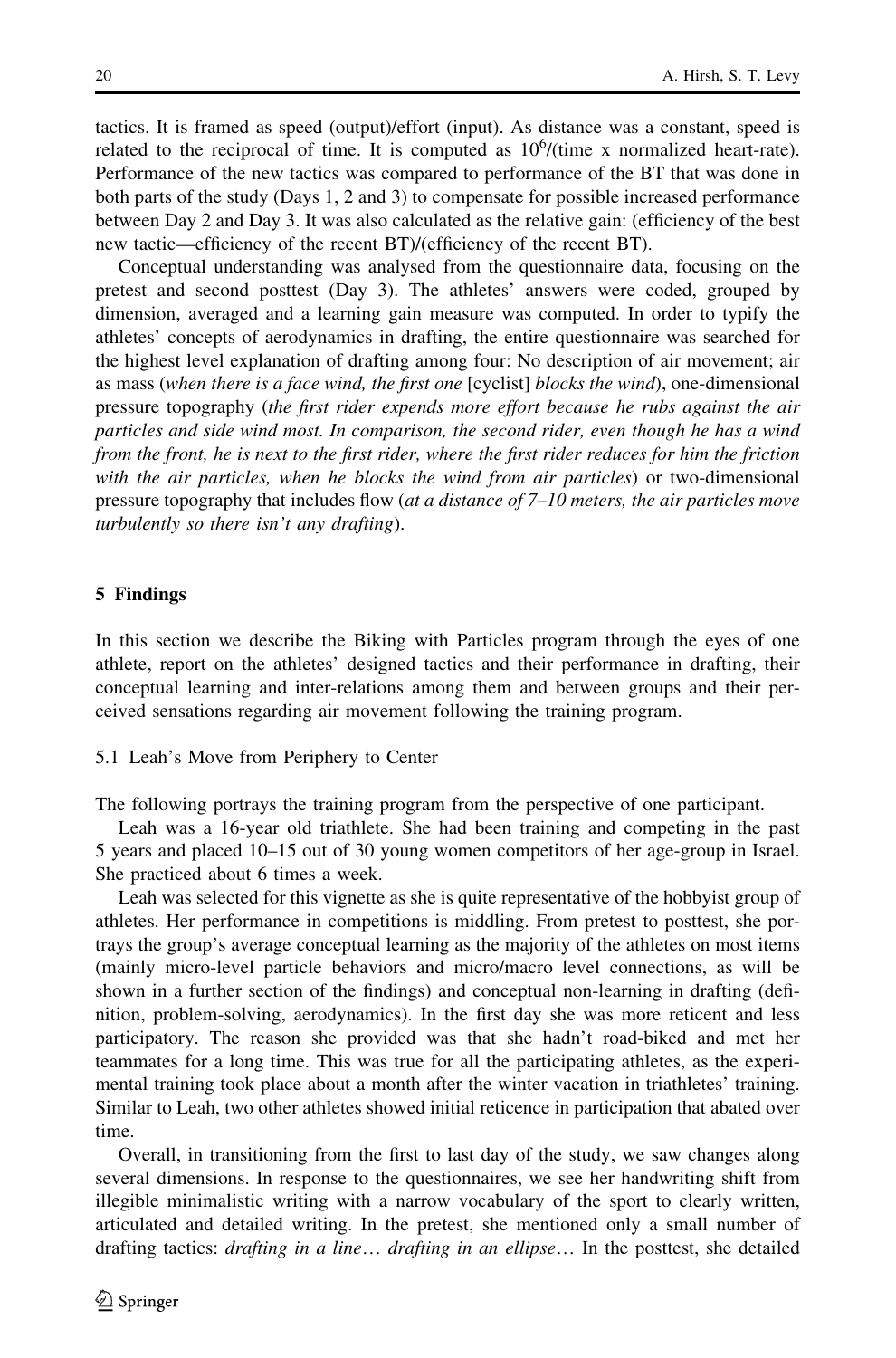several tactics, in fact exhibiting the widest range of tactics among participants in the study: Drafting in an ellipse, drafting in a line without changing the leader, drafting in a line where the leader changes, riding arranged in two lines where the pair of leaders gets replaced at the same time, riding in a circle, riding with a row of riders in the front, a row of riders in the back, and a vertical row in the middle… drafting where the leaders keep changing, riding where the leaders ride in a diagonal line, and those behind them follow in a line. From pretest to posttest, she increased in her micro-level understanding of how air particles behave and interact, learning that when they collide they change both speed and direction, and that upon hitting a large body, they do not change their speed. She discussed drafting in the pretest using concepts of energy and friction, e.g.: ''Drafting is a way of riding one after the other. The first rider fights the wind and the air more than anyone else. The riders behind the first rider save energy because they have less friction with the air''. In the posttest she sustained these two macro-level concepts, adding a micro-level description of air particles: *Drafting is a way of riding; that is a group of people riding* together, where the leader rubs against [or ''frictions''; in Hebrew, the verb and noun for friction are from the same root] the air particles and the rest of the group saves energy for the rest of the way. When asked about the relationship between air density and a rider's pulse, in the pretest she wrote that she does not know. In the posttest she wrote: [The relationship] between the pulse of a bike rider and the air density around him, is that when there is air density around him, then the pulse of rider goes up and it's harder to ride in comparison to a situation where the air density around the rider is very low, so it's less hard for the rider and he expends less effort.

We now observe how learning unfolds.

Food is very important to teenage athletes in training. They are ravenous after physical practice and consume large amounts. Their parents are devoted to their nourishment and prepare a variety of dishes (mainly pasta and salads). In this domain, Leah was a leader. She organized the athletes in collaboratively determining who would bring which food, and in dividing the preparation of the meal and subsequent clean-up. Her voice was clearly heard as she directed people to perform the different tasks.

Conversely, in the Day 1 training sessions she was very reticent. Initially she sat at the back of the class by herself. She later moved up to sit by her teammate, Shira. While filling out the questionnaire she periodically peeked at Shira's writing. Her participation in the lively group discussions, such as comparing flocking birds and drafting while biking, was minimal. She talked only when directly addressed by the trainer. Even then, her answers were very short. The trainer first asked the whole group regarding the efficiency of a particular tactic. She did not volunteer an answer. The trainer then turned to her: Leah, what do you think about this? to which she answered: The wind that came from the right side, the riders tried to get away from it, an unclear idea that was not continued. When writing up her answers in the worksheets that accompanied exploration of the computer models, she was hesitant and halting.

On the road before riding, heated conversation took place geared at organizing implementation of each tactic. Leah did not participate in these group discussions. While riding the BT, her teammates were upset with her technique and voiced their exasperation. She rode at a distance that was too large from the biker in front of her. One of her teammates, Tom, repeatedly called out: Leah, close the gap!

In a later interview reflecting on the training program, Leah explained that on the first day she was insecure about her riding, as she hadn't ridden a road bicycle for a while. Since the beginning of the season, they had trained on mountain bikes. Additionally, she had not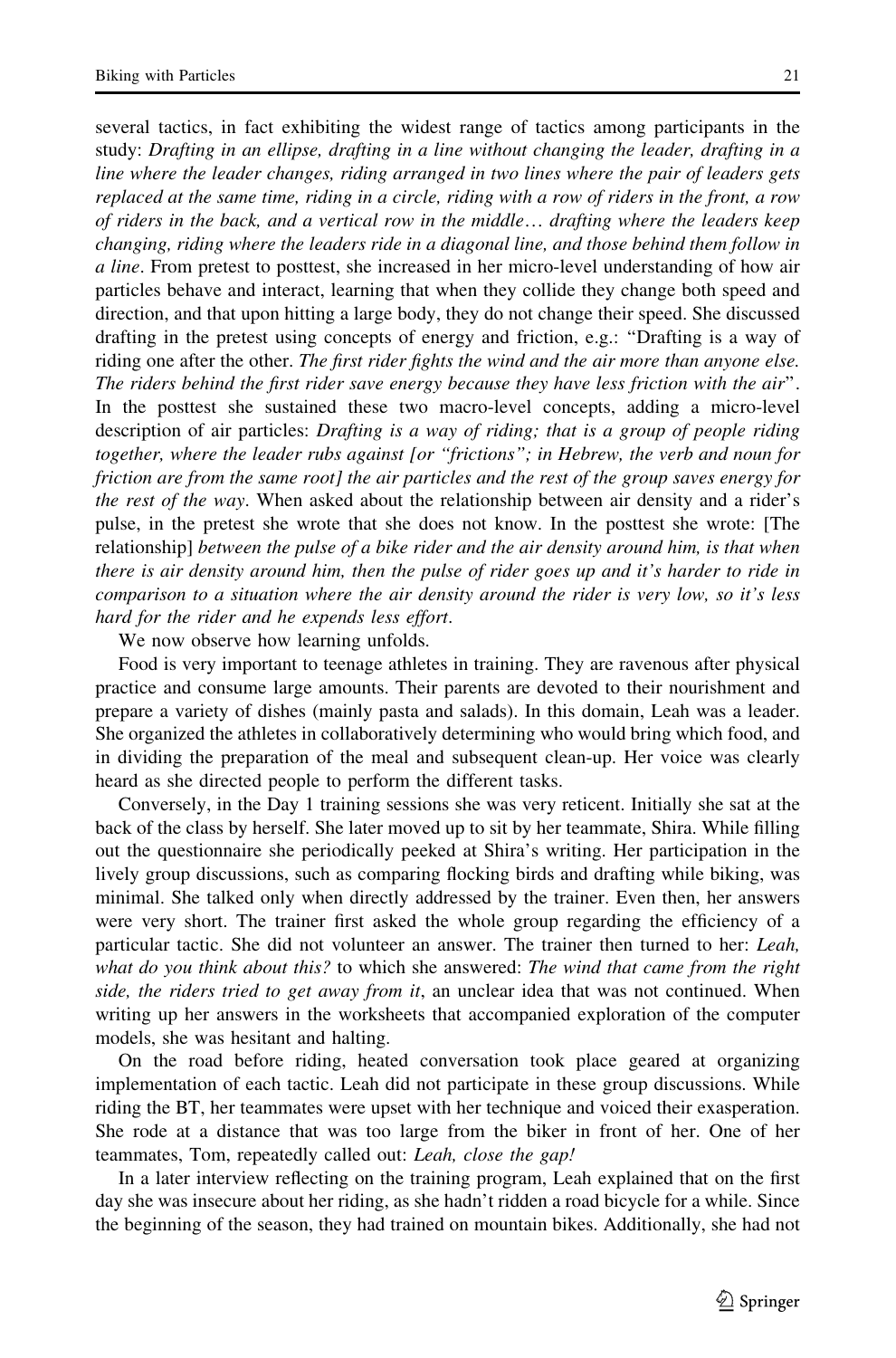seen her teammates for a period of time I didn't control biking so well as I hadn't biked for awhile, and I hadn't seen the children [teammates] with whom I was riding.

On Day 2, she chose to sit at the head of the class. She began expressing her opinions regarding the new tactics that were designed and discussed by the team. Her comments were well directed and concise. Immediately following execution of a group of tactics, they were discussed in class. In discussing Joel's tactic, she contributed her interpretation of the individual and group results. She mentioned central advantages: Joel's tactic was better because of a low RPE, a low heart-rate and a shorter time. Her ability to combine the various quantitative measures supported reasoning about the quality of the tactic. Her teammates soon noticed the change she had undergone, both in discussions and in biking. The number of derisory remarks about her cycling technique was notably reduced from Day 1.

Following these 2 days, there was a 3-month-long lull before Day 3.

A complete change was observed on Day 3. In the first ride, the team repeated and improved on some tactics they had tried out on Day 2. They were surprised that Leah had seriously improved her biking technique in the BT, keeping only a few centimeters from the wheel of the rider in front. She assisted in coordinating the bikers' configuration. While riding in one of the heats, she repeatedly called out to her two female teammates: ''Don't press so hard on the brakes!'' Moreover, in the following heat, she helped her friend and teammate deal with physical hardship in keeping up with the group on one of its best tactics: Shira, don't give up! Stay close to me.

Following this ride, the athletes went back to improve their invented tactics by using the computer models. The tactics were named after their designer, such as ''Shira's tactic'', "Leone's improved tactic". After working on their designs individually, each participant presented their tactic. Four out of eight designs would be voted for execution by the team. Leah presented ''Leah's tactic'' as well. Her idea elaborated on a previous one, ''Leone's tactic'' using an overall shape of a hammer: a diagonal of riders in the front (head) followed by a line of riders (handle) (Fig. [4a](#page-14-0)). Different from the previous design, she added rotation among the riders in triplets. She divided the group in three: hammerhead, front handle and back handle. The three triplets would rotate their roles to share the load of leading. Her claims were logical and mainly clear. However figuring out and explaining the detailed local behaviors of each rider is not simple. First one teammate stood up to discuss and help her work it out at the board, then another (Fig. [4](#page-14-0)b). The team voted her tactic as one out of four for implementation (Fig. [4c](#page-14-0)).

Each of the invented tactics were led and organized by their designer. When the group executed Leah's design, one could observe her confidence and leadership as she organized the athletes into configuration, with almost no contrary comments or disturbance from her teammates.

In the final questionnaire, Leah wrote that learning about Biking with Particles through theoretical training with the models provided her with new ideas on how to improve her efficiency She also commented on its importance for training and competition, described how she learned to *sit against the wind*, her *learning new tactics* and highlights an important improvement in confidence in bicycle riding. Her claims and expressions included perspectives learned through exploring and experimenting with the models (contact with air particles), physiology (loss of power and energy as a result of leading the pack did not change) and movement biomechanics (form of sitting on the bike). However, they do not include drafting and its aerodynamics. She expressed a sense of ownership and responsibility as well. In the final interview she described her feelings about the part where the team implemented her tactic: This is my tactic. I need to be responsible for it and I need everybody to do it well.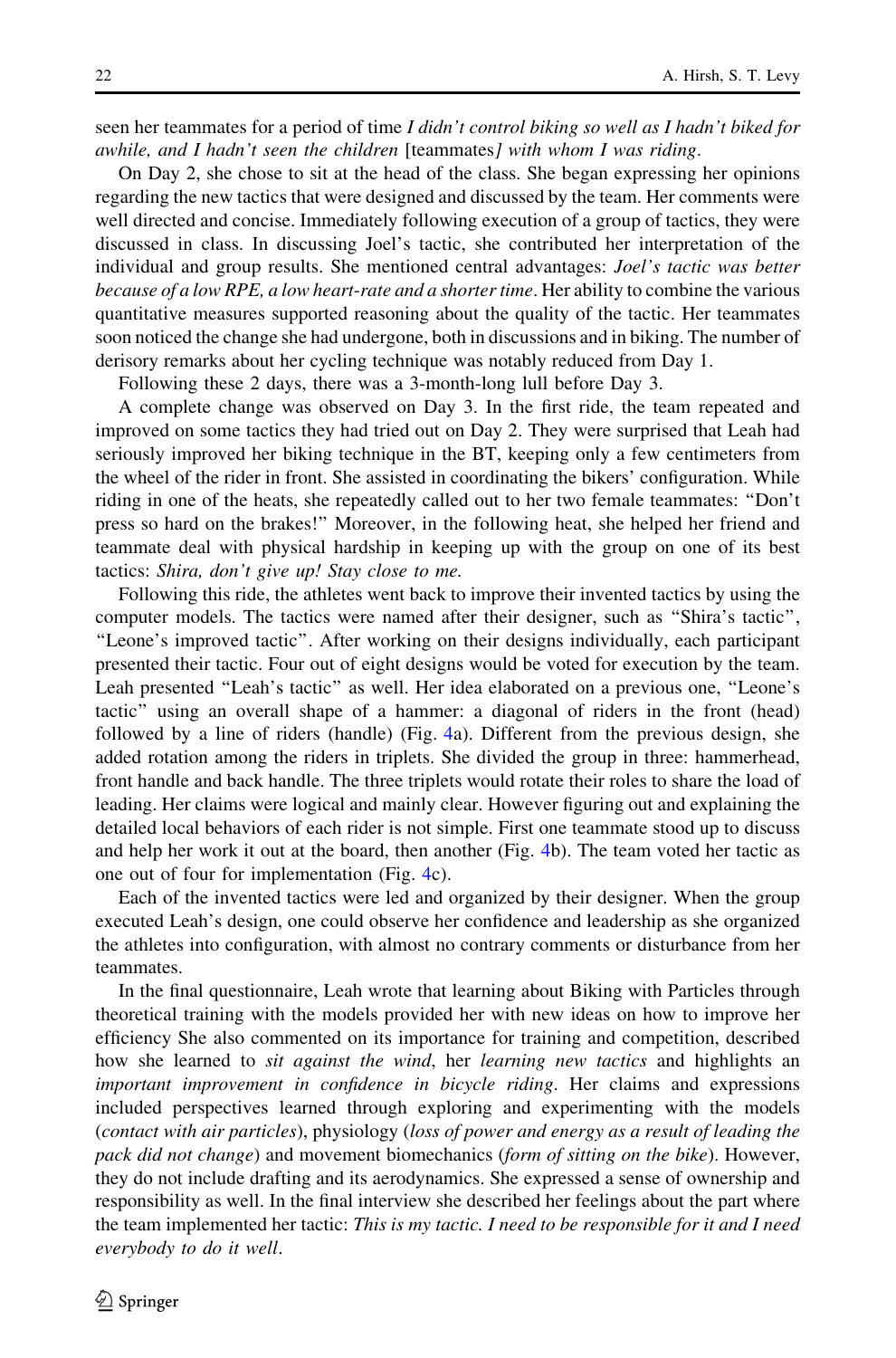<span id="page-14-0"></span>

Fig. 4 Leah's hammerhead tactic designed with the computer model (a), presenting and discussing at the board with two assisting teammates (b) and during execution (c)

To summarize, we saw Leah's move from the periphery of the triathlon team to its center as her confidence increased, both in biking and in interacting with her teammates. From a minimal and forced participation she gradually began expressing her ideas clearly, performing better at biking and collaborating with her teammates. This culminated in the public display of her invented tactic that was taken up by the group. Her understanding of the topic of drafting increased substantially and included references to and processing of the new physical ideas that were learned, specifically the micro-level air particles, their density and the interactions between bikers and air particles. Her social standing improved, and she grew to understand the inter-relations between individual contributions and group achievements. In her own words, Leah described the implementation of her tactic as such: We worked hard each one separately, but succeeded as a group.

## 5.2 Invented Drafting Tactics

Figure [5](#page-15-0) displays the work of Ofer, another youth athlete as he outlined a few ideas on paper before testing them with the computer model. The top-left configuration was the final one. However, reaching this design, one can see elements in the other drawings: bottomright was an attempt to incorporate internal motion (seen as arrows) into the design that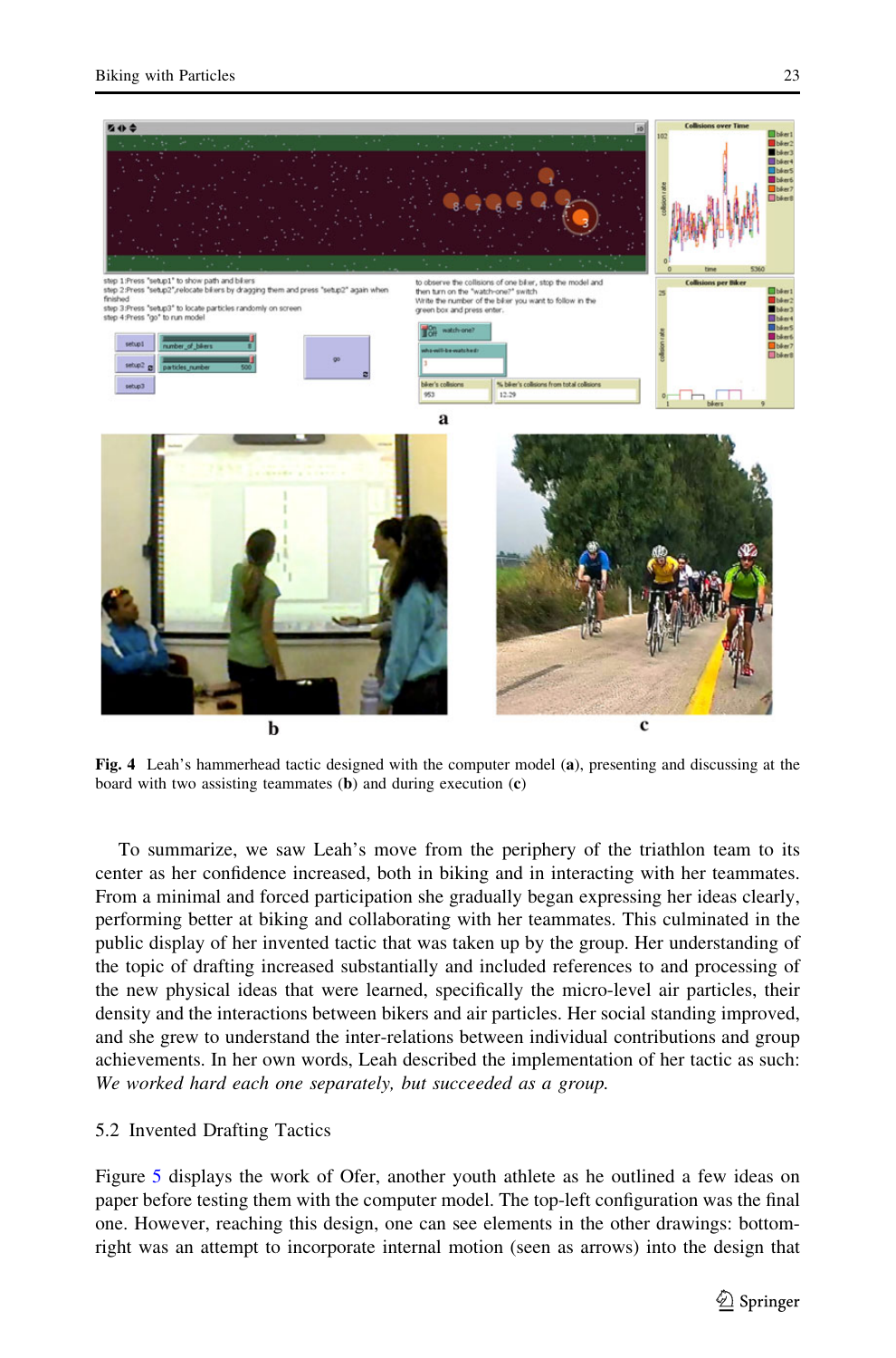<span id="page-15-0"></span>

Fig. 5 Progress in designing a drafting tactic

didn't make it to the final design; in the middle-right were two staggered columns, made up of one-behind-the-other units and the diagonal relative positions; bottom-left showed a spatial configuration that he later used in the final design. The final design elaborated on this by adding the direction of motion (large arrows) and the names of the triathletes in each position: the strong ones are in the front; the national champion is in the middle.

The process of designing the new tactics was an individual activity. Each athlete worked on her or his own computer. The computer model (Fig. [4](#page-14-0)a) was used in the following way. The bikers (large circles) were first added onto the track. The athlete then dragged each of the bikers to a desired location. Then, particles were added and the model simulation initiated. While the model was running, a graph on the side describes the rate at which air particles hit each of the bikers. Since the resistance increased as the rate of air particle/ biker collisions increased, the value was also related to the increase in effort by each rider. While running the model, the bikers could be moved around to obtain optimal effort, as seen in the rate at which particles collide with each rider. Upon completing the design process, group discussion ensued as described in the case study above.

The two groups' designed tactics were first analysed separately. As the distributions are similar, they are presented together. 17 of the triathletes' designed tactics as they were enacted in practice were analysed. All tactics were new in terms of being unfamiliar in the sport. In terms of the spatial layout they fell into five spatial categories (Fig. [6](#page-16-0)).

Figure [7](#page-16-0) shows the frequency of various features in the tactic designs. Diagonal placements were the most frequent, followed by one-behind-the-other units. Placing the strong riders in the front and the weaker ones in the middle showed up to a certain extent. Least frequent were a good aerodynamic contour for the whole group, which involves more of a macro-view of the system, and rotation within the moving spatial configuration. It is interesting to note the design of tactics that had a division of labor distinct from the classical BT. Rather than divide the leading time equally, the weaker riders do not lead at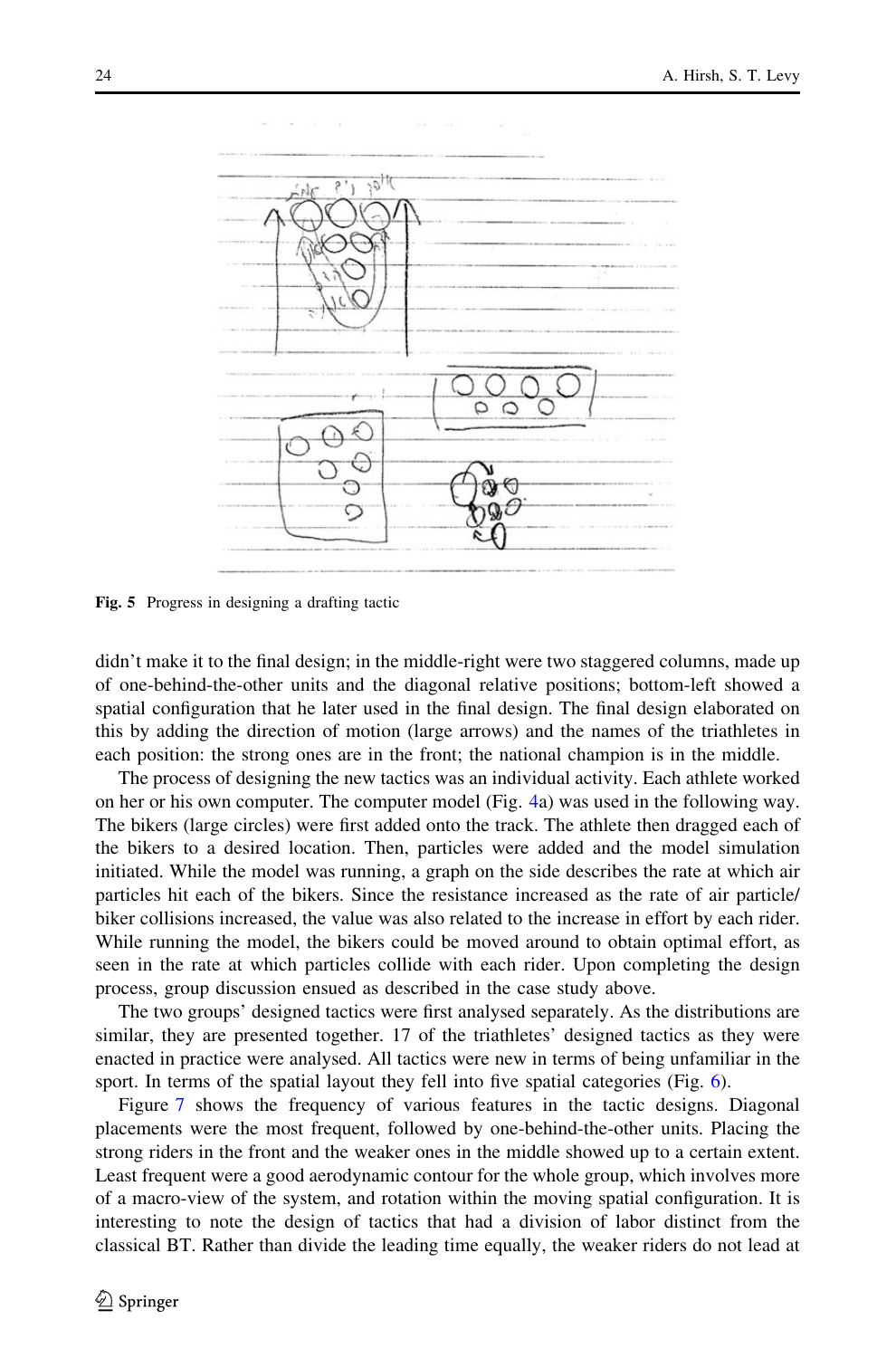<span id="page-16-0"></span>

Fig. 6 Spatial categories of invented tactics. The riders are moving from left to right. Numbers of designs in each category are in parentheses



Fig. 7 Presence of features of triathletes' designed drafting tactics

all, as they will slow down the group. The weaker riders are instead ''wrapped'' in a variety of forms by the rest, so they need to expend very little energy in the process. This idea was novel in the domain. While most designs tried to benefit the individual riders, less than half considered the global shape of the group by making it aerodynamic.

# 5.3 Changes in Biking Performance

Table [3](#page-17-0) presents the triathletes' biking performance results for the variety of tactics. The specifics associated with each tactic are under review and being prepared for submission elsewhere and are thus not described here. The comparison is between the invented tactics and the BT, a commonly used and efficient tactic. To account for changes due to other factors, the BT was measured on Days 1 and 3, and used as a base for comparison. Tactics conducted in Days 1 and 2 were compared with the Day 1 BT. Tactics conducted in Day 3 were compared with the Day 3 BT.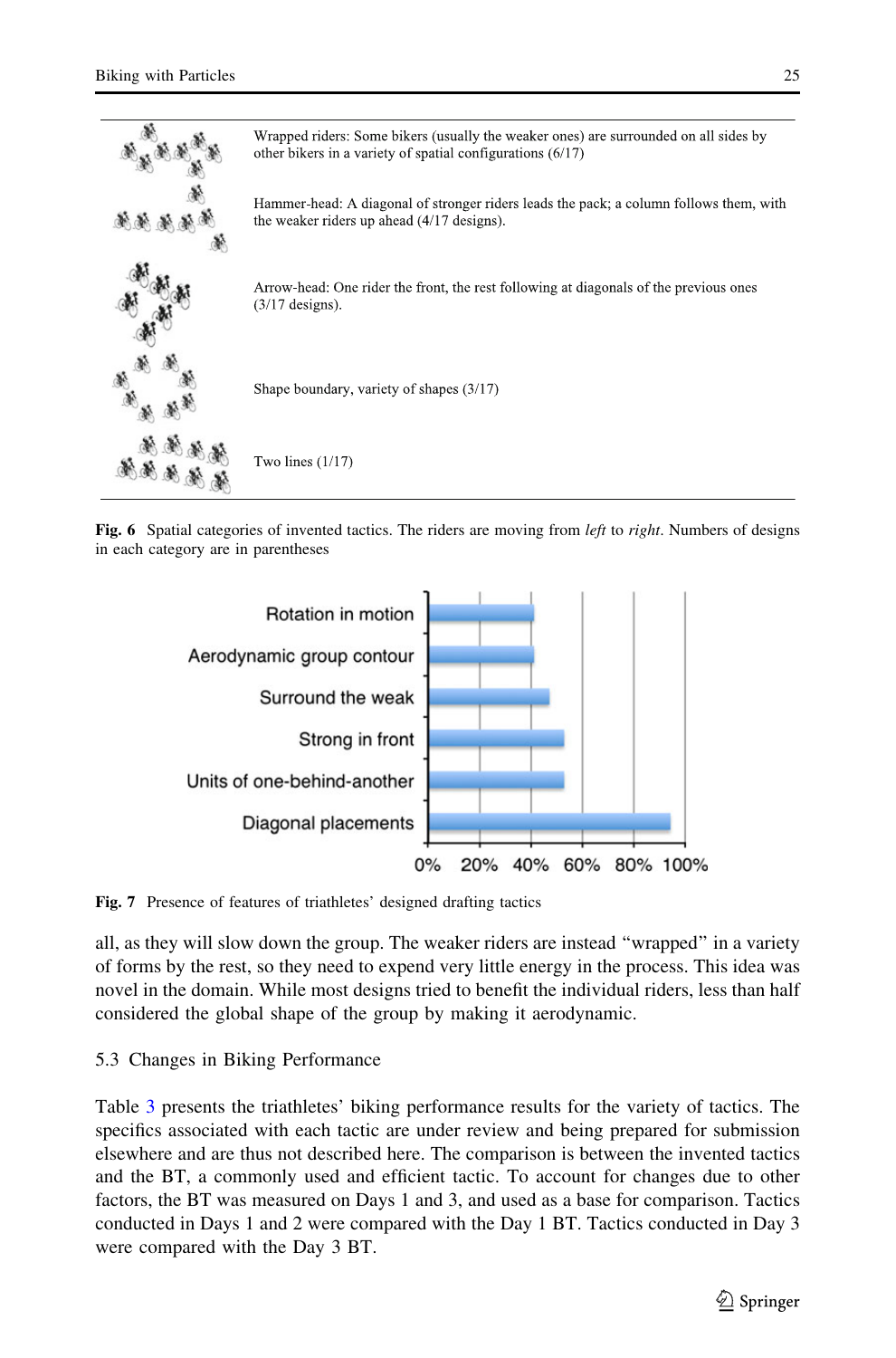|       | Group<br>Heat        | Hobbyists <sup>a</sup> |                                       |                         | Expertsb |                                       |                         |
|-------|----------------------|------------------------|---------------------------------------|-------------------------|----------|---------------------------------------|-------------------------|
|       |                      | Time <sup>c</sup>      | Normalized<br>heart-rate <sup>d</sup> | Efficiency <sup>e</sup> | Time     | Normalized<br>heart-rate <sup>d</sup> | Efficiency <sup>e</sup> |
| Day 2 | BT                   | 4:09                   | 100(25)                               | .72(.22)                | 3:28     | 79.5 (12)                             | 1.03(0.17)              |
|       | Invented tactic $1t$ | $3:57^f$               | 100(24)                               | 4.45 E-5 $(1.4 E-5)$    | 3:15     | 96.5(17)                              | .910(.17)               |
|       | Invented tactic 2    | 5:22                   | 85 (24)                               | 4.0 E-5 $(1.2 E-5)$     | 2:50     | 94.3 (11)                             | 1.05(0.15)              |
|       | Invented tactic 3    | 4:08                   | 80 (15)                               | .86(.13)                | 3:14     | 87.0 (9.6)                            | 1.00(0.11)              |
|       | Invented tactic 4    |                        |                                       |                         | 3:10     | 94.2 (9.6)                            | .939(0.10)              |
| Day 3 | BT                   | 3:50                   | 89 (19)                               | .85(.18)                | 2:52     | 104(13)                               | .94(0.12)               |
|       | Invented tactic 5    | 3:45                   | 79 (26)                               | 1.02(0.34)              | 2:58     | 105(14)                               | .91( .12)               |
|       | Invented tactic 6    | 4:18                   | 80 (15)                               | .83(.12)                | 2:44     | 110(12)                               | .93(0.11)               |
|       | Invented tactic 7    | 5:07                   | 84 (16)                               | .67(0.13)               | 2:50     | 100(8.1)                              | .99(.079)               |
|       | Invented tactic 8    | 5:18                   | 86 (16)                               | .63(.15)                | 2:44     | 110 (12)                              | .93(0.11)               |
|       | Invented tactic 9    | 4:42                   | 83 (17)                               | .74(.14)                | 2:46     | 110(10)                               | .92(0.085)              |
|       | Invented tactic 10   |                        |                                       |                         | 2:47     | 118(8.5)                              | .85(.061)               |
|       |                      |                        |                                       |                         |          |                                       |                         |

<span id="page-17-0"></span>Table 3 Group performance results of elite and local teams

Bold results are better than those for the Belgian Tourniquet of the same day

<sup>a</sup> Local team

<sup>b</sup> Elite team

 $\degree$  Time to ride the distance of 2 kilometres

<sup>d</sup> Normalization is subtraction of resting heart-rate

 $e$  Efficiency is a variable created for this study, which takes the general form of output/input, or  $10^6$ (time  $\times$  normalized heart-rate)

<sup>f</sup> The specifics associated with each tactic are nuanced and beyond the scope of this paper, although they exhibited features shown in Fig. [6](#page-16-0). A lengthier discussion of these specific tactics will appear in a future document

RPE results are not included, as they do not add meaningful information. Additionally, the proportion of athletes who were operating outside of their aerobic range is not reported.

The efficiency and time results showed superior performance of the experts with respect to the hobbyists. A similar pattern is observed for both days: the hobbyists lowered their effort in all tactics (as measured by normalized heart rate); the experts lowered their times in most tactics; each group obtained one new invented tactic that was more efficient than the BT on both days.

For each group, the tactic with the best efficiency was compared with the BT. The experts improved in efficiency by 19 %. The hobbyists improved in efficiency by 20 %. For each athlete, the best efficiency among all invented tactics was recorded. The mean efficiency was .99 (.18), with higher mean efficiency for the experts [1.13 (.11)] than for the hobbyists [.86 (.13)], with an unpaired  $t(11) = 4.01$ ,  $p = .002$ . The greatest efficiency was converted into a performance learning gain by comparing it with the efficiency in biking the BT. The proportion of improvement in efficiency averaged 20 % (25 %) with a high distribution. No significant differences were found between groups or genders.

## 5.4 Conceptual Change

A questionnaire was administered three times throughout the study (Table [2](#page-10-0)). The athletes' answers to the questionnaires were coded and analyzed by dimensions and described in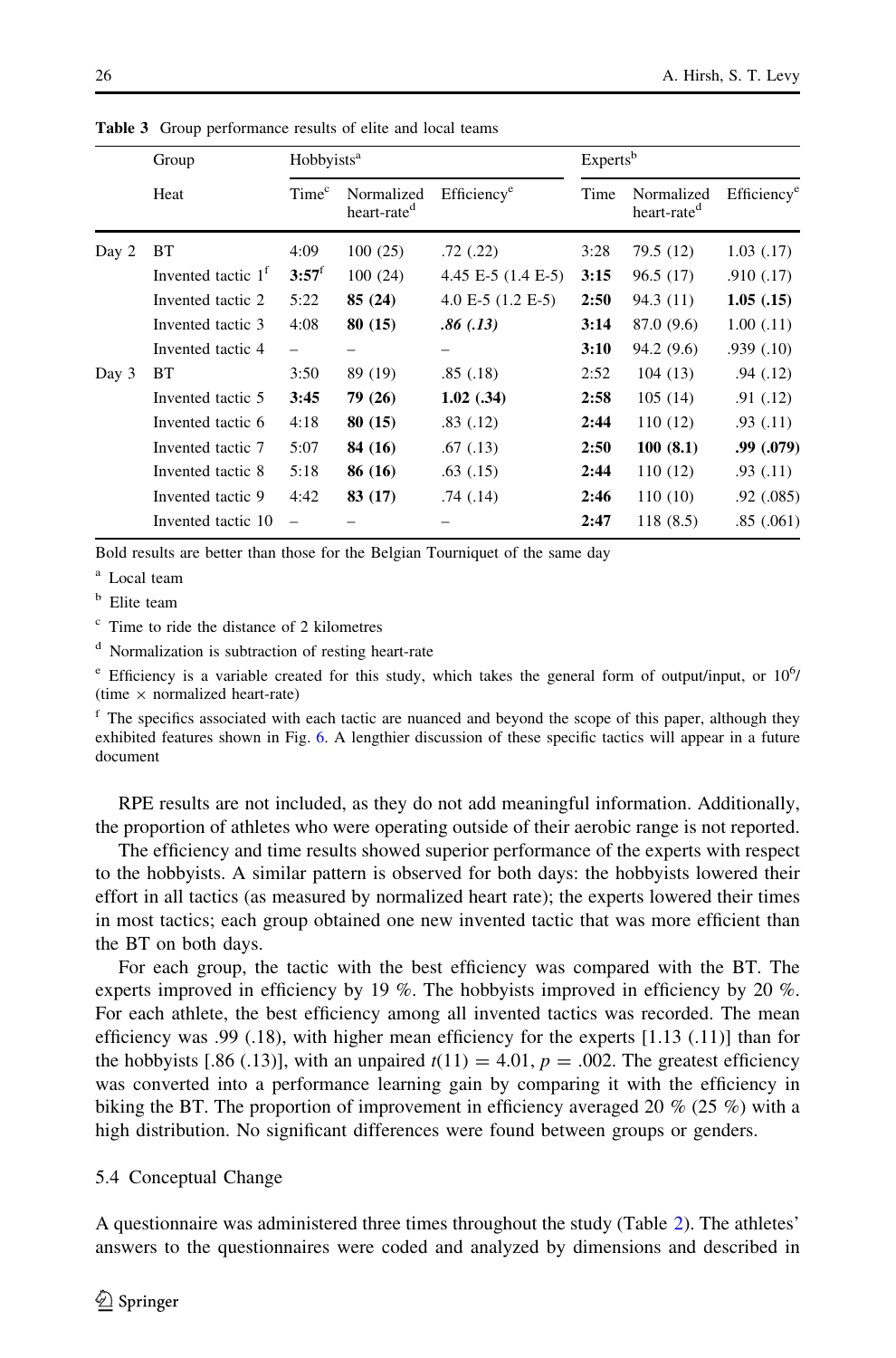| Dimension                 | Pretest score <sup>a</sup> | Posttest score <sup>b</sup> | Paired $t$ test $(t)$ |
|---------------------------|----------------------------|-----------------------------|-----------------------|
| Overall                   | 65 (17)                    | 78 (11)                     | $2.72*$               |
| Drafting: basic           | 53 (21)                    | 70(21)                      | 1.90                  |
| Drafting: problem solving | 73 (11)                    | 71 (17)                     | .525                  |
| Drafting: aerodynamics    | 38(23)                     | 51 (32)                     | 1.1                   |
| Physical effort           | 100(0)                     | 100(0)                      | .512                  |
| Particulate nature of air | 54 (23)                    | 71 (32)                     | $2.43*$               |
| Micro/macro relations     | 43 (51)                    | 100(0)                      | $3.74**$              |

**Table 4** Conceptual learning,  $N = 14$ 

 $* \, p < .05$ 

\*\*  $p < .01$ 

<sup>a</sup> Reported in %

<sup>b</sup> Second posttest at the end of the third day

Table 4 Of greatest interest to us were the changes from the first to last questionnaires, as those represented pre- and post-intervention changes. No differences were found between genders. Between the two groups, differences were found regarding only one dimension: basic understanding of drafting in the pretest. For this dimension, the experts obtained a higher mean score (SD) of 66 (5) % compared to the hobbyists 43 (23) %, as determined with an unpaired  $t(8.03) = 2.73$ ,  $p = .026$ . As no other differences were observed, the results are reported for the whole group of athletes, who all underwent the same Biking with Particles treatment. There appear to be significant changes in conceptual understanding, particularly due to understanding the micro particulate level of air particles and in understanding of micro/macro relations, of how the particles and athletes interact.

# 5.5 Change in Performance and Conceptual Change

The learning gain results for performance and conceptual understanding were compared and related. Significant correlations between the two were found for one conceptual dimension: basic understanding of drafting. Improved understanding of drafting was related to improved performance, with a medium Pearson correlation of  $r = .563$  $(p<.05)$ .

## 5.6 Sensation of Air Movement

A questionnaire asking the athletes' about their perceived sensations of air movements and their possible relations to drafting was administered at the end of the study. Out of 14 athletes, 11 reported that they could feel the bodily sensation of air movement. With respect to previous drafting, three felt a very large difference in their ability to sense these motions, four felt a small improvement, and six felt no difference.

The following examples were the athletes' descriptions of their sensations. The descriptions were all related to their motions and actions during riding. They spoke of the aerodynamic phenomena in terms of pressure/resistance, treating the wind as an entity or, a spatial topography of pressure. None of these descriptions related to the micro-level air particles.

Pressure and resistance: When I was behind someone while drafting, he blocked most of the air and I was in sub-pressure [vacuum]. Once I moved to the right or passed him,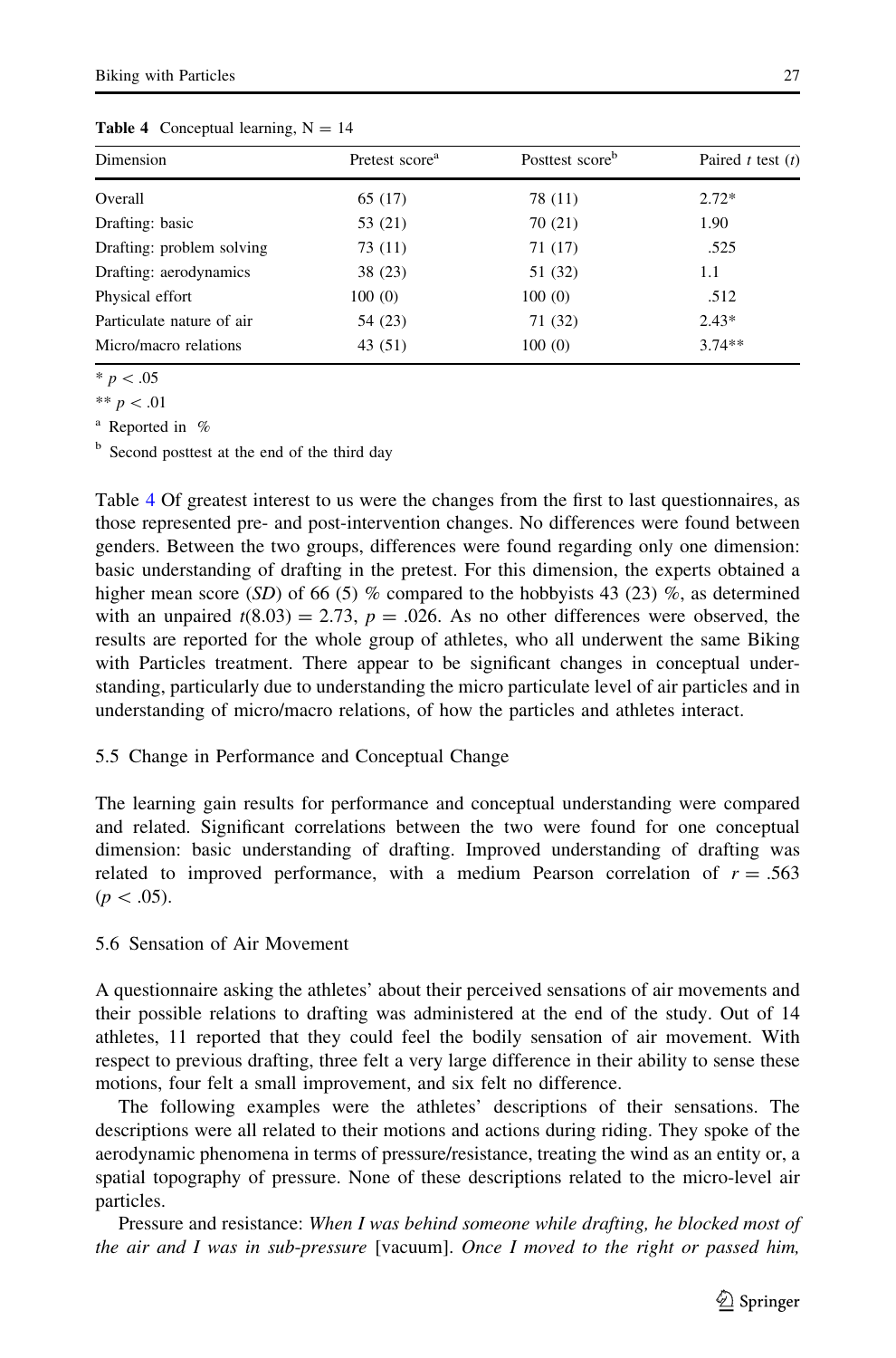I could feel the air pushing against me again; When I was first or second, and then went down from leading, I felt how the air reduces its resistance.

Wind as entity: When someone rides in front of you, he splits the wind for you; There is much less wind working against me. So it helps physically but also psychologically.

Contained space: Today in drafting, I felt that I "sat" and did not lead, that I was in this bubble. That I don't need to work hard, just to hold on to the group.

#### 5.7 Perception of Training Program's Utility

Out of 14 athletes, 12 athletes felt they could use what they had learned in the Biking with Particles program for improved future drafting. In describing how they could use this understanding several factors are mentioned. Most of these factors involve the personal benefit of the individual cyclist within drafting. They do not relate to the collective or group perspective.

New forms of drafting: Now, with models I can organize drafting while competing.

Personal aerodynamics: I can use what we learned with the models in the way I sit and ride against the wind.

Greater adaptation to environmental changes: Awareness of the importance of different tactics results in my being more focused and aware of what is happening around me while drafting and then I can respond accordingly.

### 6 Discussion

In the introduction, we asked whether a complex systems constructionist perspective could advance understanding and performance in sports. The answer is no and yes. This study approached learning as evidenced in junior triathletes' design of collaborative action while drafting in bicycle competitions, their execution of these designs, related conceptual change, and reported perceptions of air movement. We had applied a complex systems approach to the aerodynamics of drafting using several agent-based computer models that offer a simple way of making sense of the system. These models offered both an explorative and a creative medium for the athletes as they designed new drafting tactics. We turn now to a discussion of the findings.

6.1 What Features Characterize the Triathletes' Invented Tactics?

We had found the triathletes' designs to be innovative, proliferate, and diverse. Their inventiveness goes beyond the single and double line, or the Belgian Tourniquet described for triathlon competitions. Older central triathlon coaching texts do not mention drafting at all (e.g. Town [1985;](#page-27-0) Anchwer [1998\)](#page-26-0). The newest coaching text to date (US Triathlon [2012](#page-27-0)) describes only the rudimentary tactic of a single line. As drafting is a relatively new and still-contested feature in triathlon competitions, it seems that there could be much room for growth in this respect. The junior triathletes introduced several new tactics into the field of competitive bicycle riding in triathlons, a significant achievement.

At least five spatial categories were proposed, that involved distinct contours of the drafting group. The athletes continued using well known principles of keeping behind somebody else in a low-pressure range and smoothing the drag by moving on the diagonals. While these elements are known it is important to state that their actual implementation is inventive. There is an infinite number of ways one can combine these local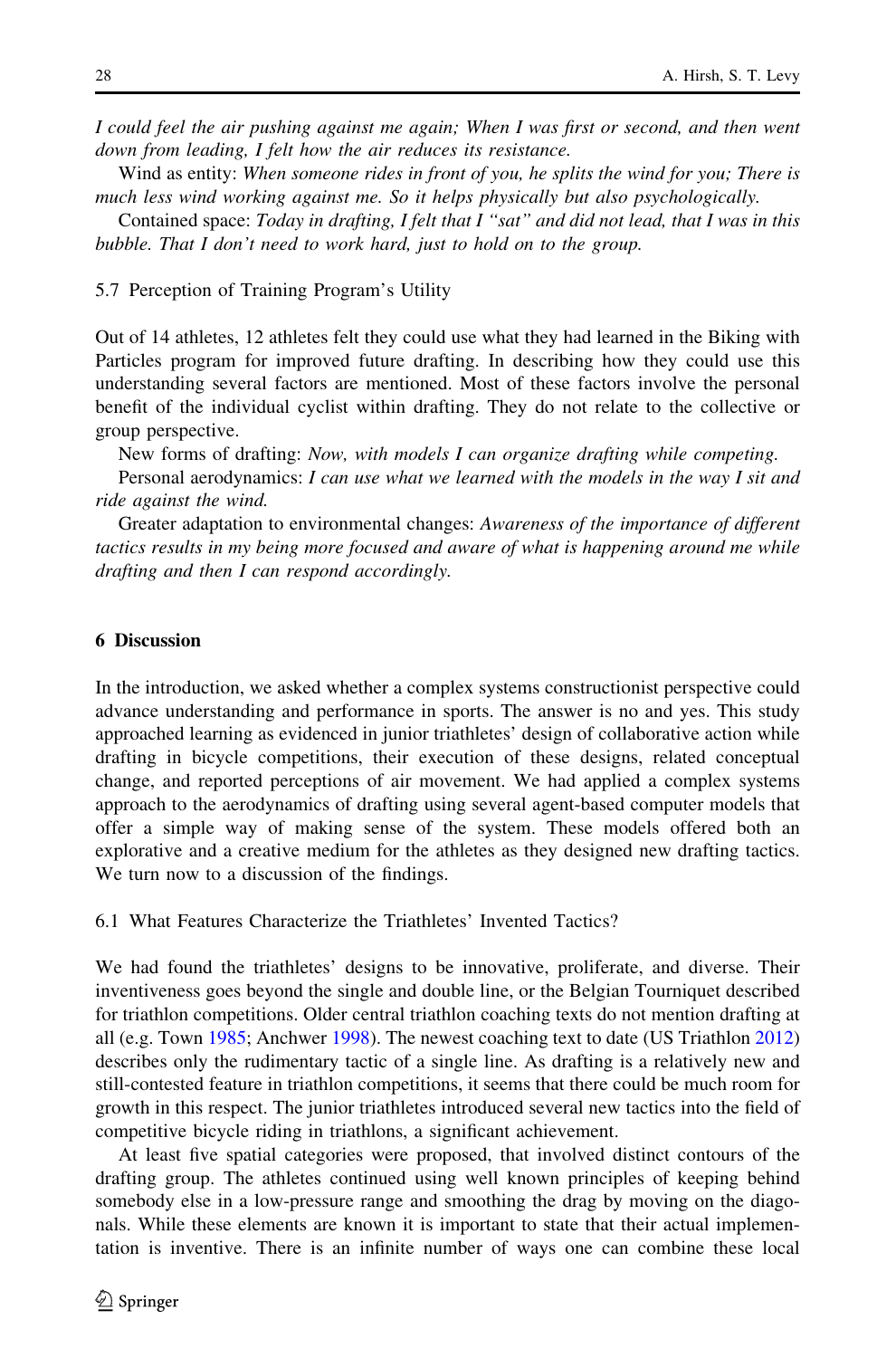features to obtain global patterns. Moreover, new features were introduced and developed in several tactics that involve an uneven share of the load. The stronger athletes take upon themselves more than an equal share of effort, and the weaker ones less. Weaker riders were nested among additional riders in low-pressure bubbles that supported very easy riding, so that they would not keep the group back. As the dilemma of ''stay or break away'' (cooperate or compete) is constantly there, the athletes have developed the ''stay'' part of this delicate balance, so that the gains for individuals and the group would be greater. Without our intervention, triathlons include drafting and collaboration. Our athletes have developed similar ideas in two separate teams that introduced a more nuanced way of drafting they can benefit from in competition.

It is important to note that the features least common in the designed tactics are rotation within a spatial configuration and having an aerodynamic contour. Rotation within the spatial configuration introduces an additional dimension into the aerodynamic considerations–time-and is thus more challenging. Moreover, the computer model that was used to design these tactics did not include an option for rotation while moving. We are currently working on a more advanced model that includes rotation among the cyclists and several other environmental features such as wind and non-horizontal terrain (Bacalo et al. [2012](#page-26-0)). Having an aerodynamic contour involves zooming out from local to global features. During the training period, the athletes learned about interactions between individual air particles and the cyclists and interactions between the cyclists. They even connected some local and global features, such as the simpler relationship between air density and effort. Considering both levels is more difficult as evidenced in research into understanding a variety of complex systems, and this consideration usually comes later in the learning process (Levy and Wilensky [2009a](#page-27-0); Levy and Lahav [2011](#page-27-0)). One may expect that further learning could result in the athletes incorporating such a micro-to-macro view, so that considering aerodynamics of the group's contour would be part of their designs.

Both participating teams were devoted to their sport, as it took a central place in their lives, even though their performance results are distinct. One of the goals of the Biking with Particles intervention was to help the athletes have a greater competitive edge, a goal that sits at the heart of their hopes and efforts. We have seen them engage at length both individually at the tactic design stage and collaboratively in discussing the benefits and shortcomings of each tactic and testing them out. This finding strengthens the constructionist claim that learning is deeper and more passionate in the context of constructing towards personal goals and then sharing them within a community (Papert [1980\)](#page-27-0).

6.2 How Does Young Triathletes' Biking Performance Change as a Result of Training? How is this Related to Expertise?

We have seen a radical change in performance, not usually evidenced in the domain of competitive sports. The triathletes improved their efficiency (speed with respect to effort) by 20 %, both as a group and as individuals. Improved performance is related to greater speed, expending less effort, and staying within the aerobic range. A methodological contribution of the current study is developing a metric for the main factors as a single efficiency measure. This measure supports comparison between tactics.

One of the findings regarding the differences between the experts and the hobbyists is their distinct performance. As expected, the experts' initial and later performance is better than that of the hobbyists. Greater expertise involves more efficient and adaptive action. However, the training program benefited both groups similarly in terms of efficiency, both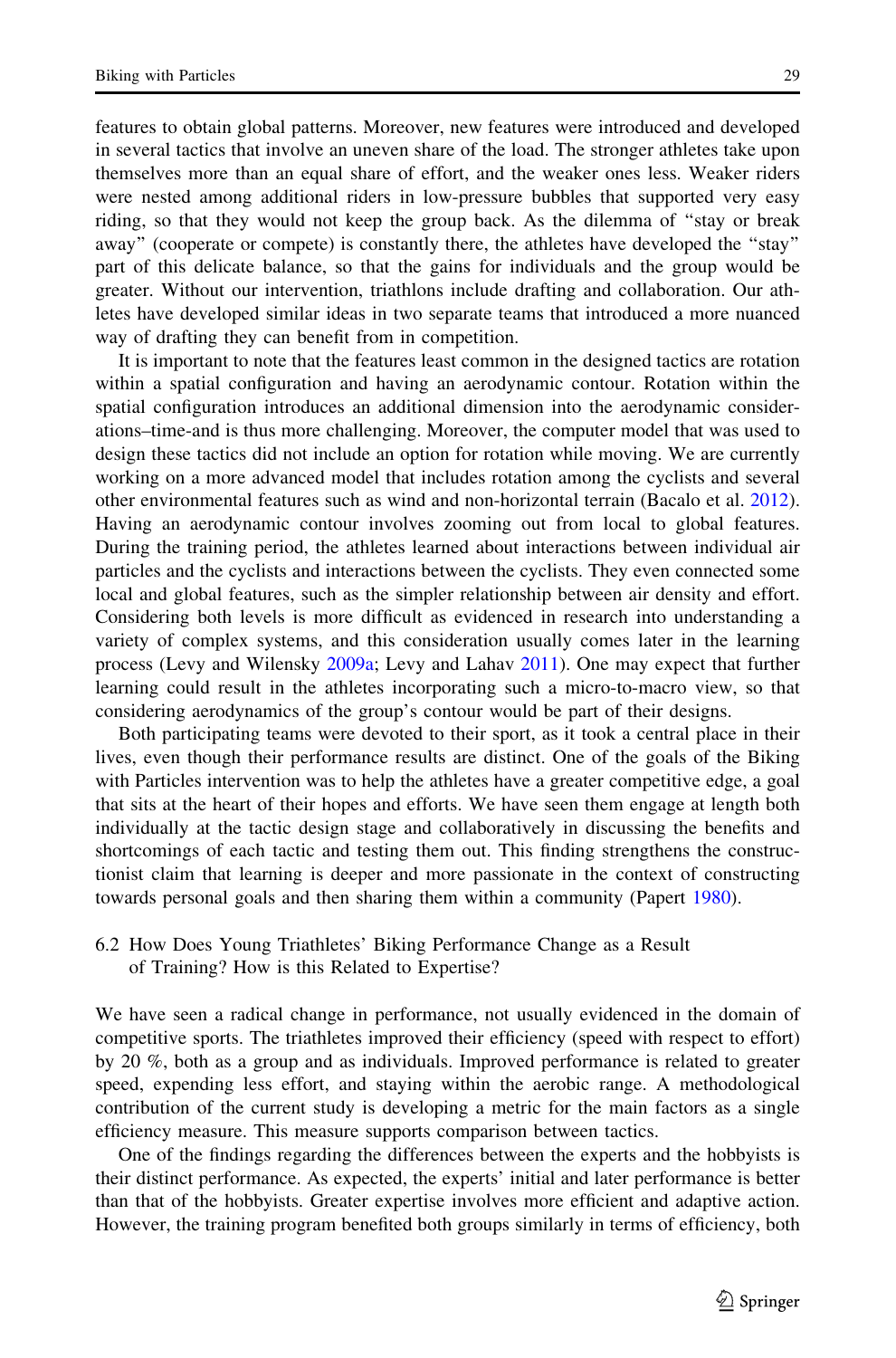with around 20 %. The Biking with Particles advances both experts and hobbyists in their performance and understanding.

A less expected difference involves the performance components they improved on. The experts mainly raised their speed and the hobbyists mainly lowered their effort. One explanation for this may come from the more fierce competition among first-place elite athletes. In competition, one may strategize to conserve energy and use it wisely, but the direct measure of success is time to complete the race. Another explanation involves the relative abilities between swimming, biking and running. Experts in triathlon are particularly strong runners. Running is the last leg of the race. To save energy for this crucial section, it is important that they benefit from reduced effort through drafting. However, also within drafting, they need to keep their competitive edge. Thus while enjoying the benefits of drafting, they use this benefit to compete better.

6.3 What Typifies Conceptual Change Related to Participating in the Program? How is this Related to Expertise?

We have seen a small but significant rise in conceptual understanding, particularly due to understanding the particulate nature of air and micro/macro relations of how particles and athletes interact. However, conceptual understanding of drafting—basic definitions, aerodynamics and problem solving—did not change through training with Biking with Particles. We may conclude that a complex systems perspective was learned, but this did not create a greater understanding of the phenomenon of drafting. We elaborate in Sect. [6.6.](#page-22-0)

As their greater experience would predict, experts knew more of the basic definitions and ideas regarding drafting with respect to the hobbyists before training began. However, no other differences in learning or later understanding were found.

## 6.4 How are Changes in Performance and Conceptual Learning Related?

It was found that one component of conceptual learning was related to performance improvements: basic knowledge of drafting. This highlights the importance of a conceptual understanding of drafting to its use. This suggests that possibly improving the learning environment to enhance such understanding may be related to greater performance gains. No changes in other components of conceptual knowledge were meaningfully correlated with better performance.

6.5 What are the Athletes' Perceived Sensations of air Movement Following Training?

At the end of the research period, most the athletes stated that they could feel the air as they biked. Half reported that this sensation increased as a result of the training program, to a smaller or greater extent. They described sensations of pressure difference, changes in the air as a mass and spatial topographies of low and high pressure. Some described a greater ability to adapt to environmental changes.

In designing Biking with Particles, one of the problems we addressed was a nonadaptive ''mechanical'' performance while drafting. Through understanding the changes in pressure and flow, we hoped to sensitize the athletes to their changing ambience (perception) and provide for new performance elements that could be applied (action). These results offer a possibility that the training program has aided the athletes in creating more refined perception–action schemes.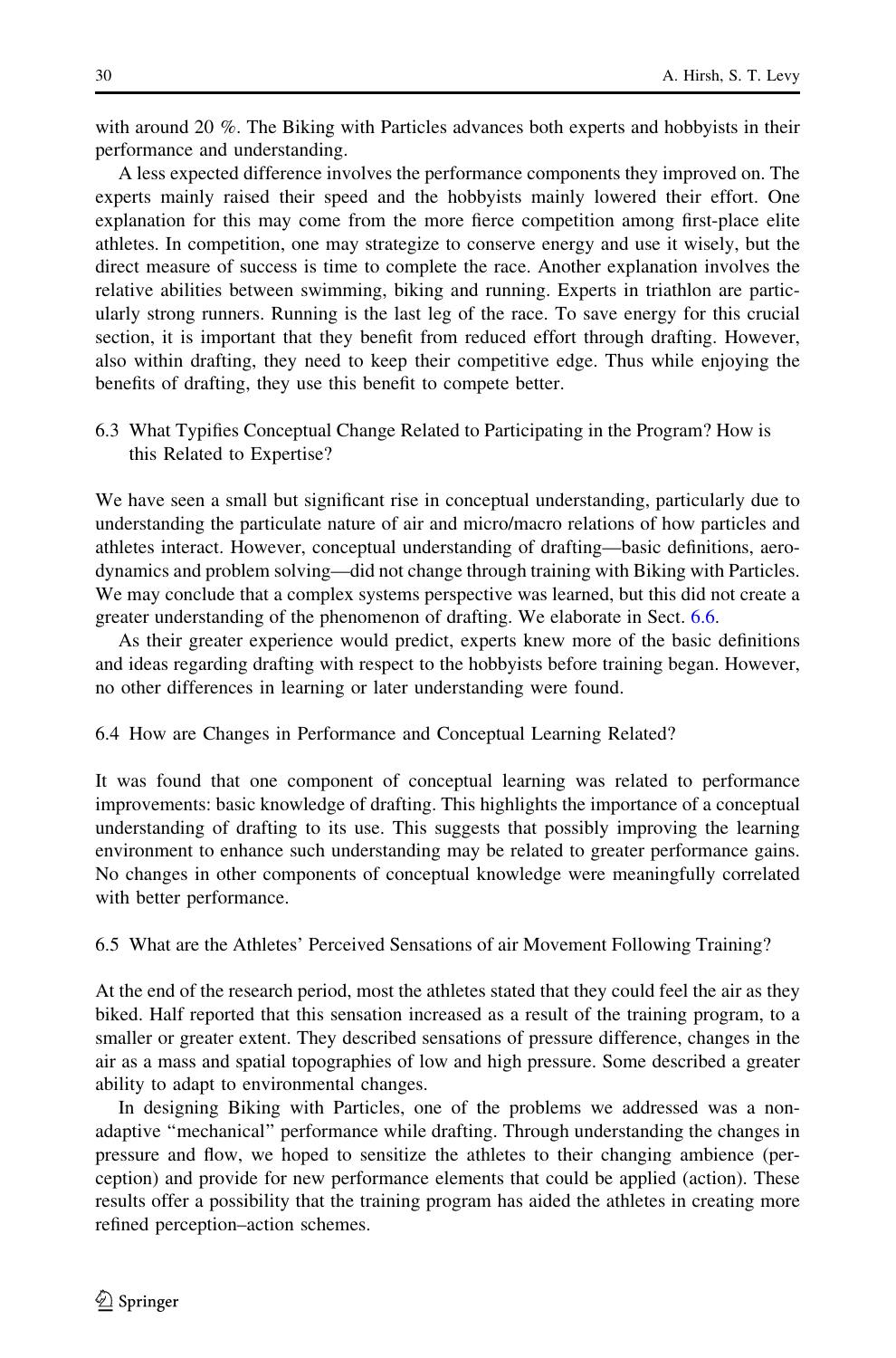#### <span id="page-22-0"></span>6.6 Conceptual Learning and Changes in Performance

One may wonder as to the small rise in conceptual understanding when such a large increase in performance was under way. While the athletes learned the basic physics of air particles' motion and could use the ideas of air density to understand effort, they did not improve their understanding of drafting. Moreover, this increased conceptual understanding is not related to improvement in performance, aside from one component: individually doing better at drafting is related to learning more about basic notions of drafting, such as defining it and acquaintance with a larger number of drafting tactics. One would not need the Particles and Bikers training program to learn these topics.

This curious phenomenon can be understood when one considers the athletes' personal goals in learning and processing limitations (Miller [1956](#page-27-0)). They are devoted to their sport, practice several times a week, and participate in competitions. While understanding the physics related to the sport may be more or less interesting to them, they all share a passion for competing well. The central role of personal goals has been discussed above as explaining differences between experts and hobbyists. Thus, improving their performance is of prime importance. After learning some of the basic principles described above, learning seems to have been diverted from further conceptual learning to motor learning of the new drafting tactics.

Motor learning has been described as going through three stages: (1) cognitive-verbal; (2) motor; (3) autonomous (Schmidt and Lee [2011](#page-27-0)). It seems that in this study, the cognitive-verbal stage was cut short, and partly ''skipped over'' so that most of the learning happens at the motor stage. This finding begs the question of whether the first stage is a necessary pre-requisite for the second stage. It suggests that with motor skills, one does not have to verbalize what one understands in order to perform it. Processing in the motor learning stage involves making performance more adaptive and efficient. It would seem that the visual and spatial information provided by the models and completed by the athletes' imagination and mental simulation could be enough to create a solid basis for improved action. The highly visual and dynamic quality of the computer models leads to incorporating the ideas they offer into perceptual-motor schemes without going through the channel of verbal explanation. Complex systems models present a challenge to cognitive verbal learning. With agent-based models, users can detect global patterns and imagine themselves locally as one of the biker representations. Working with spatial patterns supports circumventing the verbal channel, verbal articulations that may be too complicated to express without the related physics language. It may be that motor learning theory could be elaborated in light of the observations made in the current study.

Another important finding is the diversity of designs, the wide array of tactics the athletes' created. The training program was designed so that inventing tactics started out as an individual activity and only later was brought to discussion by the team. This process ensured that at the first stage, the athletes would not be influenced by each other ideas,. This broad range of tactics made up a dataset that supported collaborative research into several avenues that could improve performance. By working individually and later together, there was much room for creating new ideas and improving them incrementally.

#### 6.7 Limitations of the Study

This study is limited is several respects. As it is the first research into the topic, it carries with it an air of exploration. The sample is small, so that concluding from the results is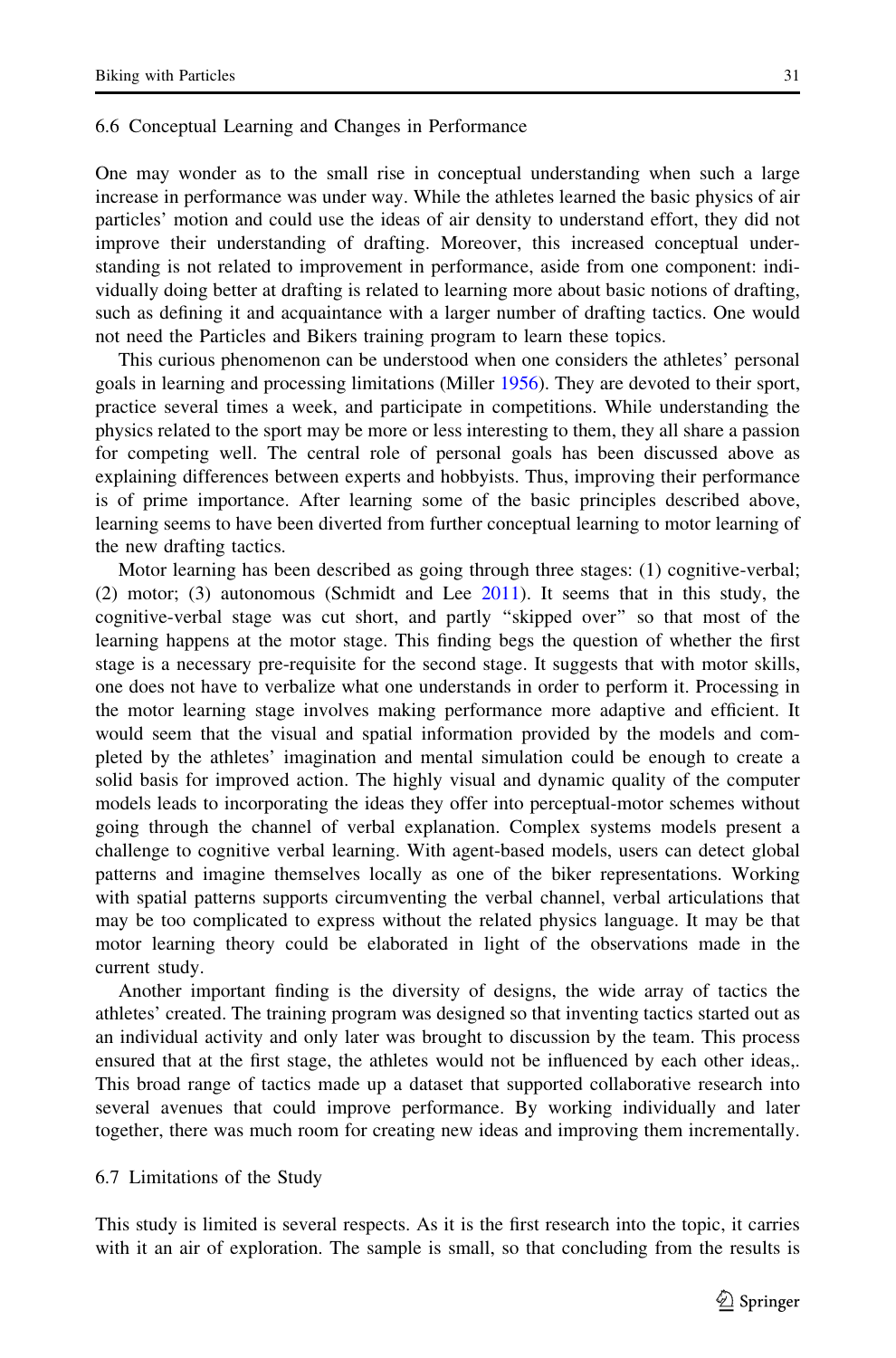limited. The questionnaires could have been designed better so that one topic that displayed a ceiling effect (understanding physical effort) could be measured and in order to introduce opportunities for the athletes to express additional aspects of their understanding. Including semi-structured interviews would enhance capturing their conceptual understanding. The athletes' sensations of air was measured only at the end and using a selfreport questionnaire. More behavioral measures would be helpful in determining their perception of pressure changes and flow. Future research will address these limitations.

6.8 Implications for Physical Education and Competitive Sports

In the modern triathlon, drafting takes a central role in coaching methodology, however coaching theory is lacking. Training methods have changed as a result of permitting drafting in youth and elite competitions but not enough. In the current study, the participants were exposed to the issue of drafting and understanding its physical causes. The Biking with Particles training program was engaging for the athletes, enhanced their performance and to a lesser extent, their understanding. Coaches may use this program and its computer models to illustrate and analyse tactical moves to their trainees. In the field of physical education, the results of this study may serve to help students understand processes in which individuals interact within groups while using physiological aspects to monitor and advance their abilities. Moreover, using computer models in physical education to understand and represent various skills is advanced.

# 7 Conclusion

In this study, we have had a meeting of minds between competitive sports, constructionist learning of physics, and a complex systems perspective. A much-contested topic in the triathlon sport was approached: drafting, We have seen ''learning in levels'' for at least two dimensions: understanding drafting aerodynamics in terms of air particles and bikers; understanding how bikers interact through the medium of air to create energetic advantages. The first involved explicit and verbal learning with computer models that was expressed through writing into structured questionnaires. The latter kind of learning took place by changing perception–action schemes as the riders re-arranged themselves into more optimal patterns, part of it explicit—in designing and conducting the tactics, and some of it implicit—in gentle rearrangements of location to reduced friction with the air. These latter gentle re-arrangements involve increased sensitivity to air pressure and air flow and were reported on by half of the athletes. Explicit articulation of the actual aerodynamic patterns of airflow was beyond our athletes. Yet it seemed that they could use this implicit knowledge to enhance their performance in a dramatic way.

Acknowledgments We are particularly indebted to Ronnie Lidor, currently president of Wingate College, the main Israeli sports academic and Olympic center, who has provided much support in spirit, in designing the study and thinking through the theory. We thank Uri Zilberman, the elite team's coach, who supported, accompanied and encouraged us in this study. We are grateful to the athletes in the two teams that participated in the study and engaged with all their hearts in the training, providing thoughtful reflection and advice. We thank Wingate College and an anonymous northern local school for providing us with their facilities and support during the study. We gratefully acknowledge Osnat Gal, Asher Kakoon, Yoni Bacalo, Ariel Asaf and Lital Zar who worked with us on creating the computer models.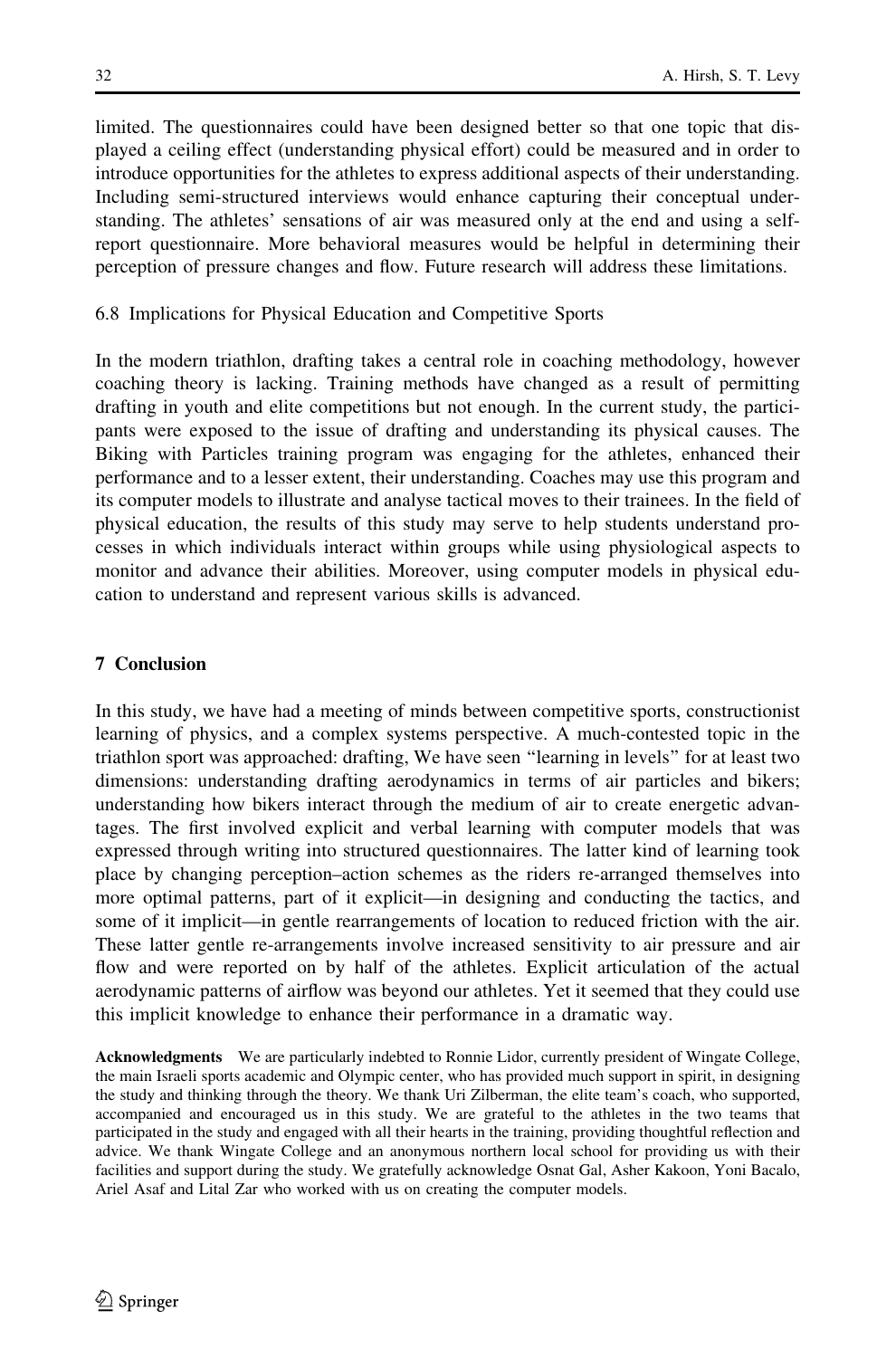## <span id="page-24-0"></span>Appendix

Biking with Particles Training Program and Models

A triathlon training program named Biking with Particles was created. It is made up of some short lectures (e.g. on the relationship between pulse and effort), several discussions, exploring computer models of flocking birds and bikers in various configurations and then using the models to create new possibly more efficient configurations, testing familiar and invented tactics out on the road (five tests, four heats each) and collaborative analysis and discussion of the pulse, time and effort data (Appendix).

See Table 5 and Figs. [8,](#page-25-0) [9](#page-25-0), [10](#page-26-0), [11](#page-26-0).

|  |  |  |  |  | <b>Table 5</b> Biking with particles training program |
|--|--|--|--|--|-------------------------------------------------------|
|--|--|--|--|--|-------------------------------------------------------|

| Days  | Activity                                                                                                                                                                                                    |  |  |  |  |  |
|-------|-------------------------------------------------------------------------------------------------------------------------------------------------------------------------------------------------------------|--|--|--|--|--|
| Day 1 | Pretest questionnaire                                                                                                                                                                                       |  |  |  |  |  |
|       | Opening: presentation of program, elicitation of athletes' knowledge about drafting                                                                                                                         |  |  |  |  |  |
|       | Birds and triathletes: group viewing of videos and discussion of pros and cons of drafting. The videos combined<br>movies of flocking birds and various situations while drafting in triathlon competitions |  |  |  |  |  |
|       | "Flocking birds" model exploration: guided exploration (Figure **) followed by discussion                                                                                                                   |  |  |  |  |  |
|       | Physiology of heart-rate and effort measurement: Lecture                                                                                                                                                    |  |  |  |  |  |
|       | Biking set 1: riding in four heats of coach-determined tactics (alone, line, two lines, BT)                                                                                                                 |  |  |  |  |  |
|       | Analysis of results<br>Discussion focused on the individual and group results in Biking set 1                                                                                                               |  |  |  |  |  |
|       | Flocking birds: lecture on cranes, individual characteristics and collective behavior                                                                                                                       |  |  |  |  |  |
|       | "Big Particles" and "Birds and Particles" model exploration: guided exploration (Figures ** and **)                                                                                                         |  |  |  |  |  |
|       | Discussion and conclusion of first day                                                                                                                                                                      |  |  |  |  |  |
| Day 2 | Biking set 2: riding in four heats of coach-determined tactics (alone, two forms of breakaway, BT)                                                                                                          |  |  |  |  |  |
|       | Analysis of results<br>Discussion focused on the individual and group results in Biking set 2 and of drafting.                                                                                              |  |  |  |  |  |
|       | Design of tactics with "Of Particles and Bikers" model (Figure **)                                                                                                                                          |  |  |  |  |  |
|       | Discussion and voting on tactics: each participant presents their tactic, followed by discussion of pros and cons.<br>Vote on tactics to be executed.                                                       |  |  |  |  |  |
|       | Biking set 3: riding in four heats of inventor-led tactics                                                                                                                                                  |  |  |  |  |  |
|       | Analysis of results<br>Discussion focused on the individual and group results in Biking set 3, comparison among tactics                                                                                     |  |  |  |  |  |
|       | Conclusion                                                                                                                                                                                                  |  |  |  |  |  |
|       | Posttest 1 questionnaire                                                                                                                                                                                    |  |  |  |  |  |
| Day 3 | Opening session; Reminders of activities on the first and second days; introduction to Day 3                                                                                                                |  |  |  |  |  |
|       | Discussion of invented tactics from Day 2: presentation of invented tactics and their quantitative results; Pros<br>and cons; selection of tactics to be executed                                           |  |  |  |  |  |
|       | Biking set 4: riding in four heats of both coach and inventor-led tactics (BT, invented)                                                                                                                    |  |  |  |  |  |
|       | Analysis of results<br>Discussion focused on results, comparing Biking sets 2 and 3, comparison among Biking set 4 tactics                                                                                  |  |  |  |  |  |
|       | Design of tactics with "Of Particles and Bikers" model                                                                                                                                                      |  |  |  |  |  |
|       | Discussion and voting on tactics: each participant presents their tactic, followed by discussion of pros and cons.<br>Vote on tactics to be executed                                                        |  |  |  |  |  |
|       | Biking set 5: riding in four heats of inventor-led tactics                                                                                                                                                  |  |  |  |  |  |
|       | Analysis of results                                                                                                                                                                                         |  |  |  |  |  |
|       | Posttest 2 questionnaires                                                                                                                                                                                   |  |  |  |  |  |
|       | Summary discussion                                                                                                                                                                                          |  |  |  |  |  |
|       |                                                                                                                                                                                                             |  |  |  |  |  |

Models used in the study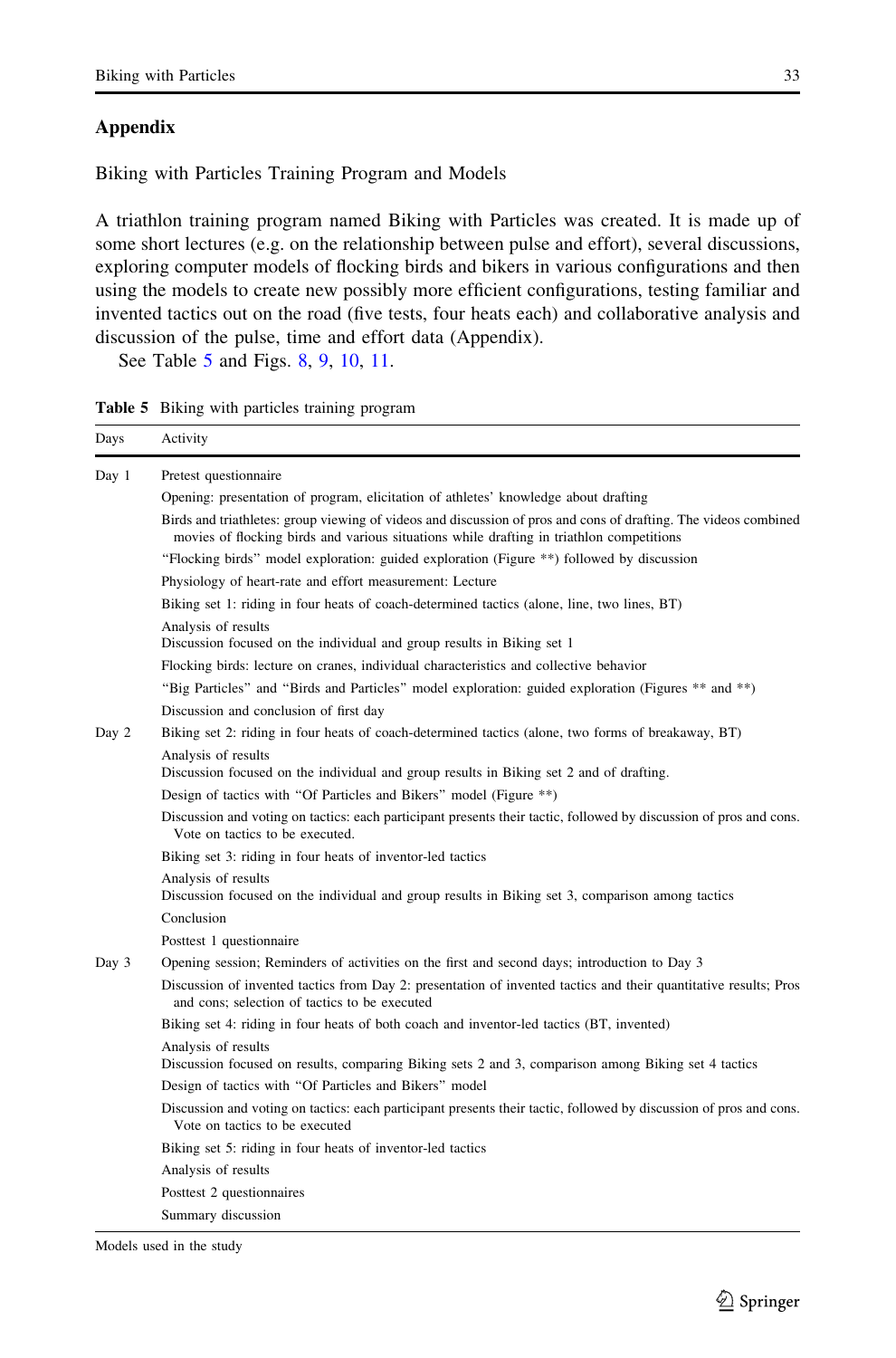<span id="page-25-0"></span>

Fig. 8 Flocking (Wilensky [1998\)](#page-27-0)



Fig. 9 Big Particles—adaptation of the "Connected Chemistry 3 Circular Particles" model (Wilensky [2005\)](#page-27-0)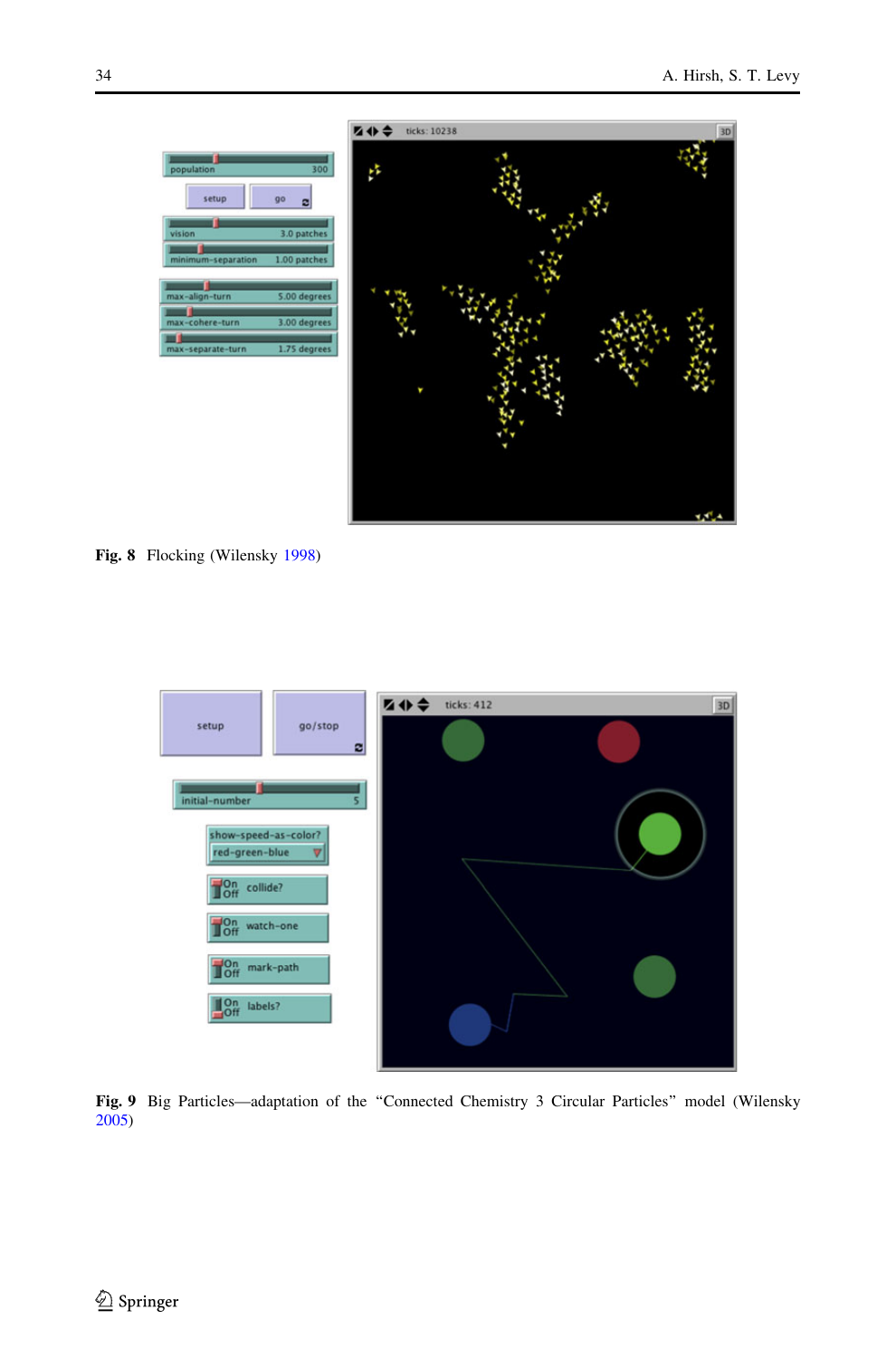<span id="page-26-0"></span>

Fig. 10 ''Birds and particles''—adaptation of the flocking model above, to include air particles and their interactions (Hirsh et al. [2011](#page-27-0))



Fig. 11 "Of particles and bikers": bikers (*orange circles*) move from *left* to *right*. One can adjust several features in the model, and most importantly change the spatial configuration of the bikers. On the right, one can observe the rate at which each biker is getting hit by particles, and how this changes over time. This rate is related to the effort expended by the moving through the air (Bacalo et al. 2011)

## **References**

Anchwer, H. (1998). The complete guide to triathlon training. Aachen, Germany: Meyer & Meyer Sport.

- Bacalo, Y., Kakoon, A., Asaf, A., Zar, L., Hirsh, A. & Levy S. T. (2012). Of particles and bikers model. Completed as part of two undergraduate projects at the Computer Science department led by Hananel Hazan. Faculty of Education, University of Haifa.
- Bacalo, Y., Kakoon, A., Hirsh, A. & Levy S. T. (2011). Of particles and bikers model. Completed as part of an undergraduate project at the Computer Science department led by Hananel Hazan. Faculty of Education, University of Haifa.

Bailer-Jones, D. M. (2003). Scientists' thoughts on scientific models. Perspectives on Science, 10, 275–301.

Bar-Yam, Y. (1997). Dynamics of complex systems, Addison-Wesley, The Advanced Book Program, Reading, MA.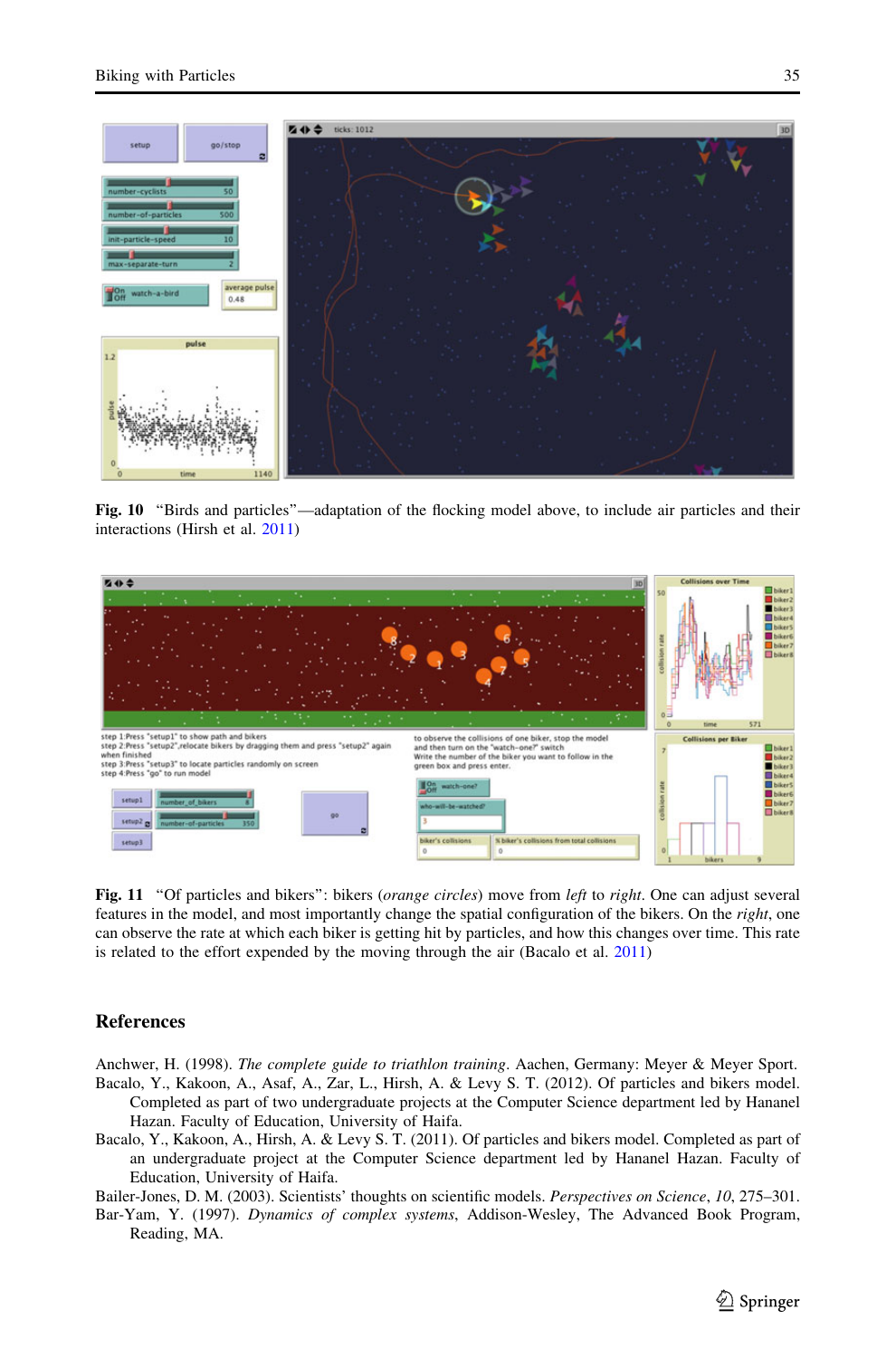- <span id="page-27-0"></span>Blikstein, P., & Wilensky, U. (2007). Bifocal modeling: a framework for combining computer modeling, robotics and real-world sensing. Paper presented at the 2007 annual meeting of the American Educational Research Association, Chicago, IL, April 9–13.
- Casti, J. L. (1994). Complexification: Explaining a paradoxical world through the science of surprise. New York, NY: Harper Collins.
- Chi, M. T. H., & VanLehn, K. A. (1991). The content of physics self-explanations. Journal of the Learning Sciences, 1, 69–105.
- Gilbert, J. K., & Boulter, C. (Eds.). (2000). *Developing models in science education*. The Netherlands: Kluwer Academic Publishers.
- Hausswirth, C., & Brisswalter, J. (2008). Strategies for improving performance in long duration events: Olympic distance triathlon. Sports Medicine, 38(11), 881–891.
- Hausswirth, C., Lehenaff, D., Dreano, P., & Savonen, K. (1999). Effects of cycling alone or in a sheltered position on subsequent running performance during a triathlon. Medicine & Science in Sports & Exercise, 31(4), 599–604.
- Hausswirth, C., Vallier, J.-M., Lehenaff, D., Brisswalter, J., Smith, D., Millet, G., et al. (2001). Effect of two drafting modalities in cycling on running performance. *Medicine and Science in Sports and Exercise*, 33(3), 485–492.
- Hirsh, A., Haviv-Gal, O., & Levy, S. T. (2011). Aerodynamics of flocking birds model. Based on the above Flocking model (Wilensky, 1998). Faculty of Education, University of Haifa.
- Holland, J. H. (1995). *Hidden order: How adaptation builds complexity*. Cambridge, MA: Helix Books/ Addison-Wesley.
- Holland, J. H. (1998). Emergence: From chaos to order. MA: Addison-Wesley.
- Jacobson, M. J., & Wilensky, U. (2006). Complex systems in education: Scientific and educational importance and implications for the learning sciences. The Journal of the Learning Sciences, 15(1), 11–34.
- Kauffman, S. (1995). At home in the universe: The search for the laws of self-organization and complexity. Oxford, NY: Oxford University Press.
- Levy, S. T., & Lahav, O. (2011). Enabling blind people to experience science inquiry learning through sound-based mediation. Journal of Computer Assisted Learning, 28(6), 499–513.
- Levy, S. T., Novak, M., & Wilensky, U. (2006). Connected chemistry curriculum, CC1. Evanston, IL. Center for Connected Learning and Computer Based Modeling, Northwestern University. [http://ccl.northwestern.edu/curriculum/chemistry/](https://ssl.haifa.ac.il/curriculum/chemistry/,DanaInfo=ccl.northwestern.edu+). Download at [http://mac.concord.org/downloads.](https://ssl.haifa.ac.il/,DanaInfo=mac.concord.org+downloads)
- Levy, S. T., & Wilensky, U. (2009a). Students' learning with the connected chemistry (CC1) curriculum: navigating the complexities of the particulate world. Journal of Science Education and Technology, 18(3), 243–254.
- Levy, S. T., & Wilensky, U. (2009b). Crossing levels and representations: The connected chemistry (CC1) curriculum. Journal of Science Education and Technology, 18(3), 223–242.
- Mann, D., Williams, M., Ward, P., & Janelle, C. (2007). Perceptual-cognitive expertise in sport: A metaanalysis. Journal of Sport and Exercise Psychology, 29, 457–478.
- Mayer-Kress, G., & Newell, K. M. (2002). Stochastic iterative maps with multiple time-scales for modelling human motor behavior. Nonlinear Phenomena in Complex Systems, 5(4), 418–427.
- McCole, S. D., Claney, K., Conte, J. C., Anderson, R., & Hagberg, J. M. (1990). Energy expenditure during bicycling. Journal of Applied Physiology, 68, 748–753.
- Miller, G. A. (1956). The magical number seven, plus or minus two: Some limits on our capacity for processing information. Psychological Review, 63(2), 81–97.
- Papert, S. (1980). Mindstorms: Children, computers, and powerful ideas. NY: Basic Books.
- Schmidt, R. A., & Lee, T. D. (2011). Motor control and learning: A behavioral emphasis (5th ed.). Champaign, Illinois, US: Human Kinetics.
- Schmidt, R. A., & Wrisberg, C. A. (2008). Motor learning and performance: A situation-based learning approach. US: Human Kinetics Publishers.
- Strogatz, S. (2003). Sync: The emerging science of spontaneous order. Theia.
- Town, G. P. (1985). The science of triathlon training and competition. Champaign, IL: Human Kinetic.
- USA Triathlon (2012). Complete triathlon guide. Champaign, IL: Human Kinetics.
- Vicsek, T. (2002). The bigger picture. Nature, 418, 131.
- Wilensky, U. (1998). NetLogo flocking model. [http://ccl.northwestern.edu/netlogo/models/Flocking](https://ssl.haifa.ac.il/netlogo/models/,DanaInfo=ccl.northwestern.edu+Flocking). Center for Connected Learning and Computer-Based Modeling, Northwestern University, Evanston, IL.
- Wilensky, U. (1999). NetLogo. [http://ccl.northwestern.edu/netlogo/](https://ssl.haifa.ac.il/netlogo/,DanaInfo=ccl.northwestern.edu+). Center for Connected Learning and Computer-Based Modeling, Northwestern University, Evanston, IL.
- Wilensky, U. (2005). NetLogo connected chemistry 3 circular particles model. [http://ccl.northwestern.](https://ssl.haifa.ac.il/netlogo/models/,DanaInfo=ccl.northwestern.edu+ConnectedChemistry3CircularParticles) [edu/netlogo/models/ConnectedChemistry3CircularParticles.](https://ssl.haifa.ac.il/netlogo/models/,DanaInfo=ccl.northwestern.edu+ConnectedChemistry3CircularParticles) Center for Connected Learning and Computer-Based Modeling, Northwestern University, Evanston, IL.